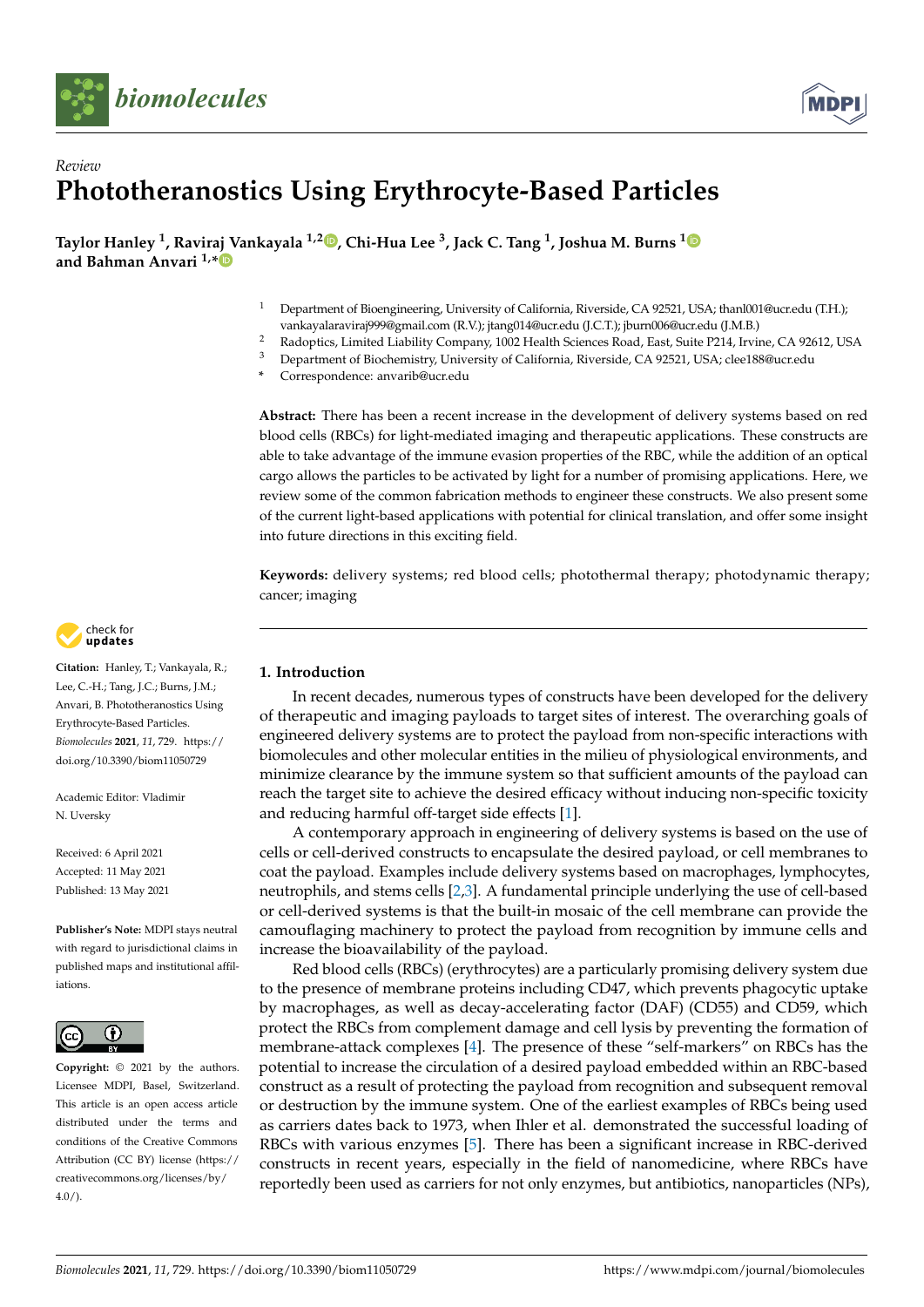and various drugs as well [6]. More recently, RBC-based payload delivery systems have been extensively reviewed [4,6–12], and new sub-fields, such as systems designed for the delivery of cancer therapeutics [13] and vascular imaging [14], are emerging. A particular use of RBC-derived constructs is in relation to loading of optical cargos such as quantum dots (QDs) [15–17], metallic materials [18–20], and organic molecules [21–23], in order to use the constructs for optical imaging and sensing, and phototherapeutic applications. This review specifically covers the development of RBC-derived constructs for light-based theranostics and summarizes some of the current potential clinical applications for these constructs. We provide a listing of the acronyms used in this manuscript in Table 1.

| Acronym                        | Definition                                                        |
|--------------------------------|-------------------------------------------------------------------|
| <b>AFM</b>                     | Atomic force microscopy                                           |
| <b>ALP</b>                     | Alkaline phosphatase                                              |
| ALT                            | Alanine aminotransferase                                          |
| <b>BSA</b>                     | Bovine serum albumin                                              |
| CD                             | Cluster of differentation                                         |
| Ce6                            | Chlorin e6                                                        |
| Cy5                            | Cyanine 5                                                         |
| <b>DACHPt</b>                  | 1,2-diaminocyclohexane-platinum (II)                              |
| <b>DAF</b>                     | Decay-accelerating factor                                         |
| <b>DAPI</b>                    | 4',6-diamidino-2-phenylindole                                     |
| DiR                            | 1, 1-dioctadecyl-3, 3, 3, 3-tetramethylindotricarbocyanine iodide |
| <b>DOX</b>                     | Doxorubicin                                                       |
| <b>DSPE</b>                    | 1,2-distearoly-sn-glycero-3-phosphoethanolamine                   |
| <b>EDTA</b>                    | Ethylenediamine tetraacetic acid                                  |
| EGs                            | Erythrocyte ghosts                                                |
| <b>EPR</b>                     | Enhanced permeability and retention                               |
| FA                             | Folic acid                                                        |
| Fe <sub>3</sub> O <sub>4</sub> | Iron oxide                                                        |
| <b>FITC</b>                    | Fluorescein isothiocyanate                                        |
| <b>HCPT</b>                    | 10-hydroxycamptothecin                                            |
| $H_2O_2$                       | Hydrogen peroxide                                                 |
| <b>ICG</b>                     | Indocyanine green                                                 |
| <b>ICG-EGs</b>                 | Erythrocyte ghosts loaded with ICG                                |
| $ICG\n-hEGs$                   | Nano-sized erythrocyte ghosts loaded with ICG                     |
| IG                             | Immunoglobulin                                                    |
| Π.                             | Interleukin                                                       |
| $_{\rm IR}$                    | Infrared                                                          |
| MB                             | Methylene Blue                                                    |
| MgCl <sub>2</sub>              | Magnesium choloride                                               |
| MOF                            | Metal-organic framework                                           |

**Table 1.** List of acronyms.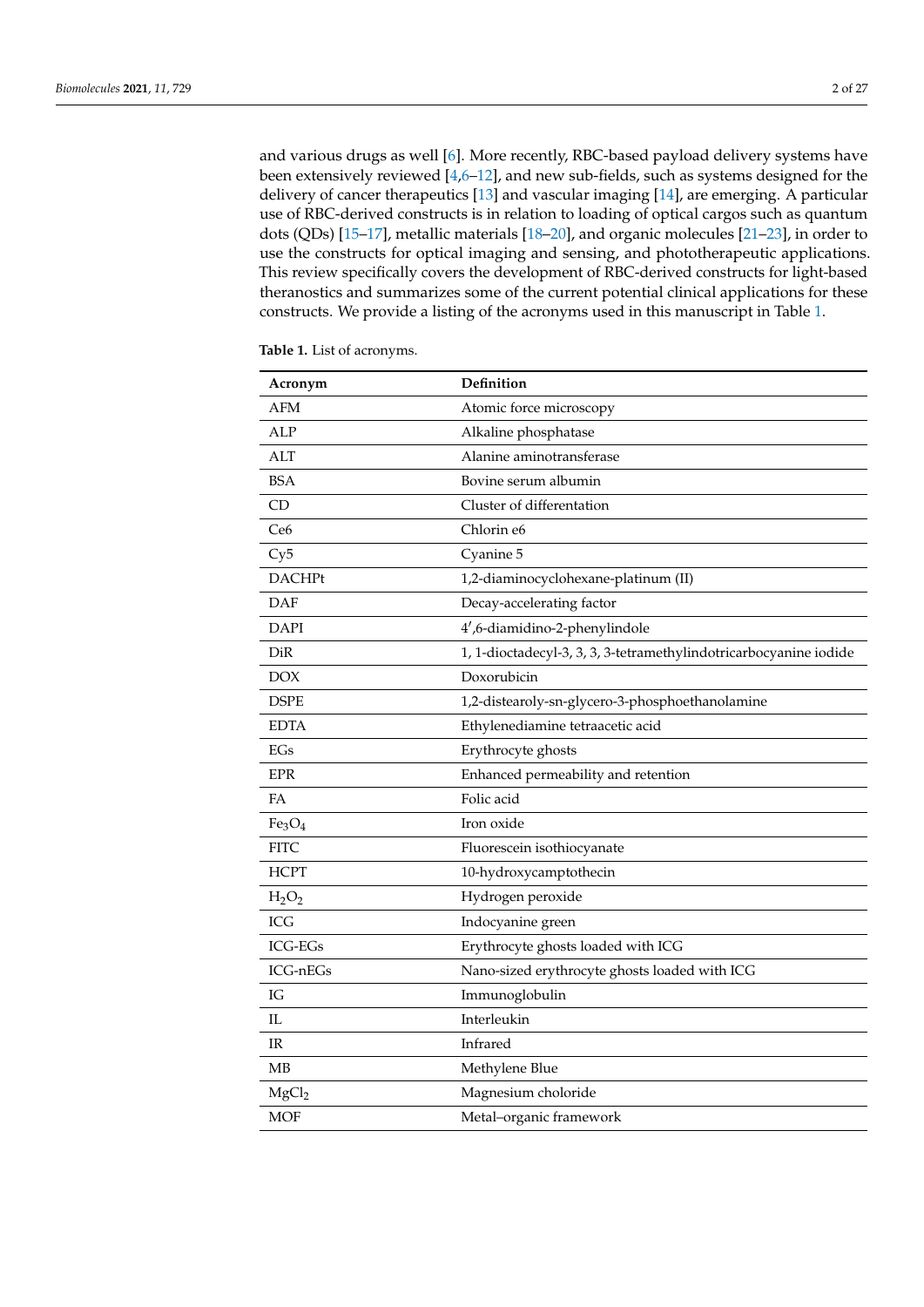| Acronym                    | Definition                                                 |  |
|----------------------------|------------------------------------------------------------|--|
| MoSe <sub>2</sub>          | Molybdenum diselenide                                      |  |
| <b>MRI</b>                 | Magnetic resonance imaging                                 |  |
| NaGdF <sub>4</sub> :Yb, Tm | Ytterbium and thulium doped sodium gadolinium fluoride     |  |
| NaYF <sub>4</sub> :Yb/Er   | Ytterbium and erbium doped sodium yttrium fluoride         |  |
| <b>NHS</b>                 | N-hydroxysuccinimide                                       |  |
| nEGs                       | Nano-sized erythrocyte ghosts                              |  |
| <b>NIR</b>                 | Near infrared                                              |  |
| <b>NPs</b>                 | Nanoparticles                                              |  |
| PBS                        | Phosphate buffer saline                                    |  |
| PDT                        | Photodynamic therapy                                       |  |
| PEG                        | Polyethylene glycol                                        |  |
| PFC                        | Perfluorocarbon                                            |  |
| PS                         | Phosphatidylserine                                         |  |
| <b>PTT</b>                 | Photothermal therapy                                       |  |
| PWS                        | Port wine stain                                            |  |
| QPs                        | Quantum dots                                               |  |
| RB                         | Rose bengal                                                |  |
| <b>RBCs</b>                | Red blood cells                                            |  |
| <b>RGD</b>                 | Arginylglycylasparatic acid                                |  |
| <b>ROS</b>                 | Reactive oxygen species                                    |  |
| SDS-PAGE                   | Sodium dodecyl sulphate-polyacrylamide gel electrophoresis |  |
| <b>TEM</b>                 | Transmission electron microscope                           |  |
| TiO <sub>2</sub>           | Titanium dioxide                                           |  |
| <b>TNF</b>                 | Tumor necrosis factor-alpha                                |  |
| tPA                        | Tissue plasminogen activator                               |  |
| <b>TPC</b>                 | 5,10,15,20-tetraphenylchlorin                              |  |
| <b>UCST</b>                | Upper critical solution temperature                        |  |
| UV                         | Ultraviolet                                                |  |
| <b>UCNPs</b>               | Upconversion nanoparticles                                 |  |
| $ZnF_{16}Pc$               | Zinc hexadecafluorophthalocyanine                          |  |

**Table 1.** *Cont.*

# **2. Fabrication of RBC-Derived Constructs**

# *2.1. Substrate Coating by RBC Membranes*

A majority of light-based RBC-derived constructs involve using the RBC membrane as a coating for a cargo in order to endow the cargo with the immune evasion properties of a native RBC. RBC coatings have been used for a number of optical cargos such as various metals and semiconductors. For example, Ren et al. coated iron oxide ( $Fe<sub>3</sub>O<sub>4</sub>$ ) magnetic nanoclusters with RBC membranes for photothermal therapy (PTT) [24]. Gold NPs, such as gold nanorods fabricated by Li et al., have also been coated with RBC membranes for use in PTT [25]. Semiconducting materials, such as the MoSe<sub>2</sub> nanosheets designed by He et al., were similarly coated with RBC membranes, again for PTT [26]. NPs made from organic molecules have also been coated with RBC membranes. For example, Ye et al. coated spherical NPs comprised of chemodrug 10-hydroxycamptothecin (HCPT) and the near-infrared (NIR) dye indocyanine green (ICG) with RBC membranes, and used them for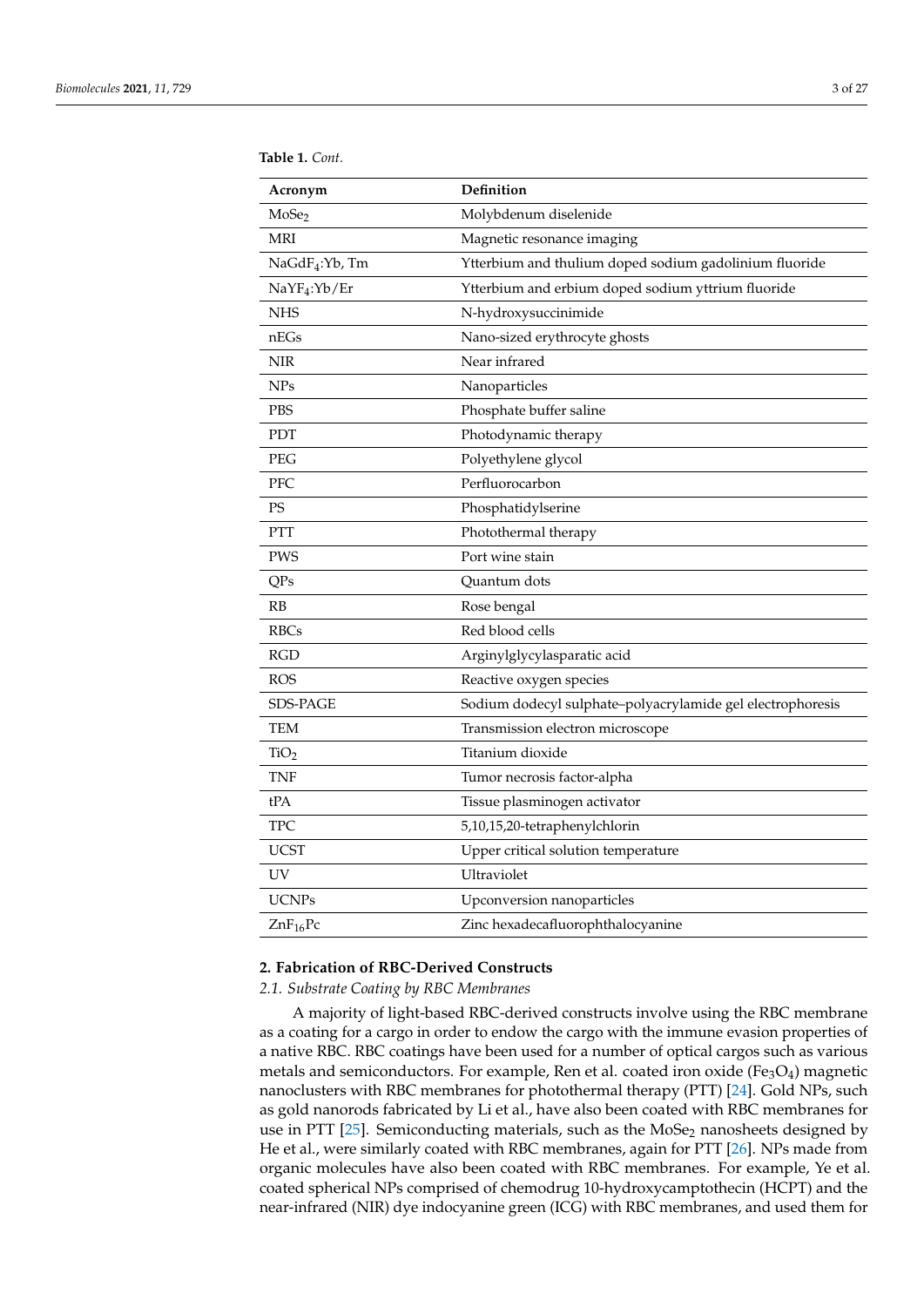combined chemotherapy and PTT [27]. Chen et al. prepared hollow mesoporous Prussian blue (PB) NPs loaded with the chemotherapeutic drug doxorubicin (DOX), and coated them with RBC membranes for combined PTT and chemotherapy [28].

Another common optical cargo is upconversion nanoparticles (UCNPs). These NPs are usually made from rare-earth elements and are capable of converting longer wavelengths of light, such as NIR wavelengths, into shorter wavelengths, such as visible or UV light [29]. For example, Ding et al. prepared NaYF4:Yb/Er UCNPs coated with RBC membranes and containing the photosensitizer merocyanine 540 (MC540) [30]. Here, the UCNPs excited by 980 nm laser light resulted in luminescence in the 530–550 nm range, which was able to excite the MC540 for photodynamic therapy (PDT).

The examples mentioned thus far have involved coating a NP made from a material capable of interacting with light. However, there are some instances where NPs themselves are loaded with an optical cargo before being coated with an RBC membrane. For example, Yang et al. fabricated triblock copolymer nanoparticles loaded with the dye IR780 for phototherapy and docetaxel (DTX) for chemotherapy [31]. These particles were then coated with RBC membranes for enhanced circulation. In addition, there are some constructs where the RBC membrane is used to coat a non-optical cargo, and the optical cargo is incorporated into the construct using other methods. For example, Su et al. loaded polymeric NPs with paclitaxel for chemotherapy, and then coated the particles with RBC membranes that had the cyanine dye 1, 1-dioctadecyl-3, 3, 3, 3-tetramethylindotricarbocyanine iodide (DiR) inserted into the lipid bilayer for PTT [32]. Here, the optical cargo is not in the core of the construct, but is instead in the membrane coating itself.

All of these examples show that there are a large number of constructs that can be coated with RBC membranes. In order to coat a cargo with the RBC membrane, whole blood is first washed with an isotonic buffer such as phosphate-buffered saline (PBS) to isolate the RBCs. The isolated RBCs are treated with a hypotonic buffer to deplete hemoglobin from the RBCs, resulting in erythrocyte ghosts (EGs). The EGs can then be scaled from the micro- to the nano-sized dimensions. Common methods for size reduction are mechanical extrusion, sonication, or a combination of the two. During mechanical extrusion, EGs are pushed through membranes with pores of a predetermined size, usually on the order of 200–800 nm. This leads to membrane lysis and reformation into smaller vesicles [33]. Sonication, or the application of sound waves with varying frequencies, is another cell disruption method [34]. Sonicating EGs also results in membrane rupture, and the subsequent reformation of nano-sized membranes [35]. A schematic illustrating the steps for formation of nano-sized EGs (nEGs) is shown in Figure 1.

Since both sonication and extrusion result in membrane rupture, they can be used not only to reduce the change EGs to nEGs, but also to facilitate coating of an optical cargo. Mixing nEGs with a NP and repeating the sonication and/or extrusion facilitates the coating of the cargo with the RBC membrane, resulting in a construct with a coreshell morphology where the NP is coated by a membrane layer. Transmission electron microscope (TEM) images show that the RBC membrane conforms to the shape of the coated substrate. This has been shown in the work done by Rao et al., where coating hexagonal UCNPs with RBC membranes resulted in a hexagonal construct for cancer imaging [36]. Wang et al. have also developed spherical bovine serum albumin (BSA) nanoconstructs that encapsulate ICG and the chemodrug gambogic acid, and when coated in RBC membranes also result in a spherical nanoconstruct for chemotherapy and PTT [37]. These examples show a uniform membrane coating on a NP core. In addition to confirming the membrane coating using imaging, RBC membrane coatings have been confirmed by SDS-PAGE [36,38–40], as well as Western blots demonstrating the presence of CD47 on the final construct [31,41]. Our proteomics analysis based on tandem mass spectrometry confirm that CD47, CD55, CD59 and other membrane and cytoskeletal proteins including α-spectrin are retained in EGs loaded with ICG (ICG-EGs) (Figure 2).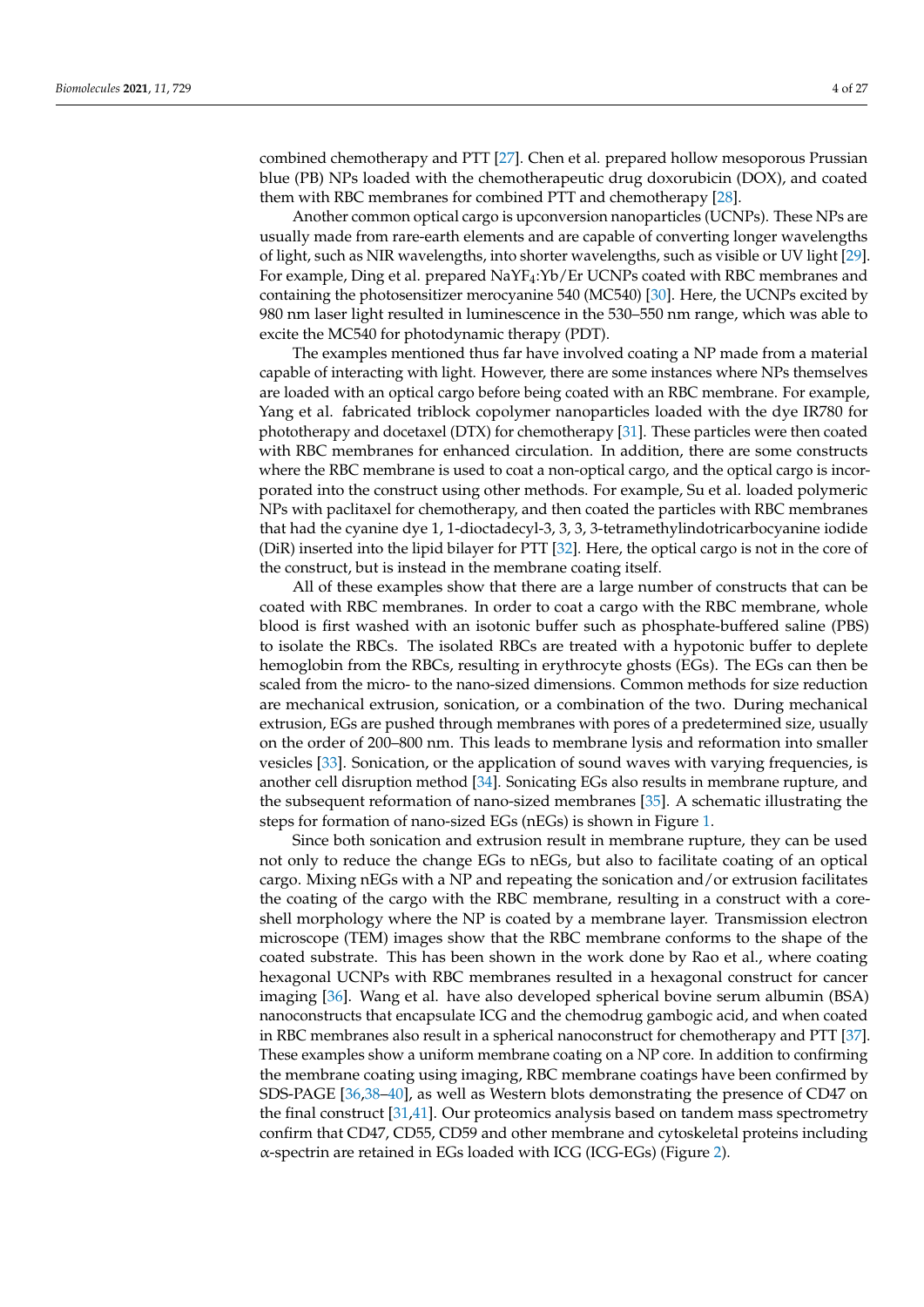

**Figure 1.** Schematic illustration of RBC membrane coating. RBCs are depleted of their hemoglobin using a hypotonic treatment to form erythrocyte ghosts (EGs). For illustration purposes, CD47 is shown as one of the RBC transmembrane proteins retained on EGs. The inset illustrates the sonication and extrusion size reduction methods. During sonication, sound waves are applied to EGs, while during extrusion, the EGs are pushed through filters with nano-sized pores, both of which result in formation of nEGs.



**Figure 2.** Volcano plot associated with proteomics analysis of human RBCs, and ICG-EGs. Each dot represents a particular protein. There are no statistically significant differences in the ratios of ICG-EGs proteins to RBCs proteins located below the red dashed line.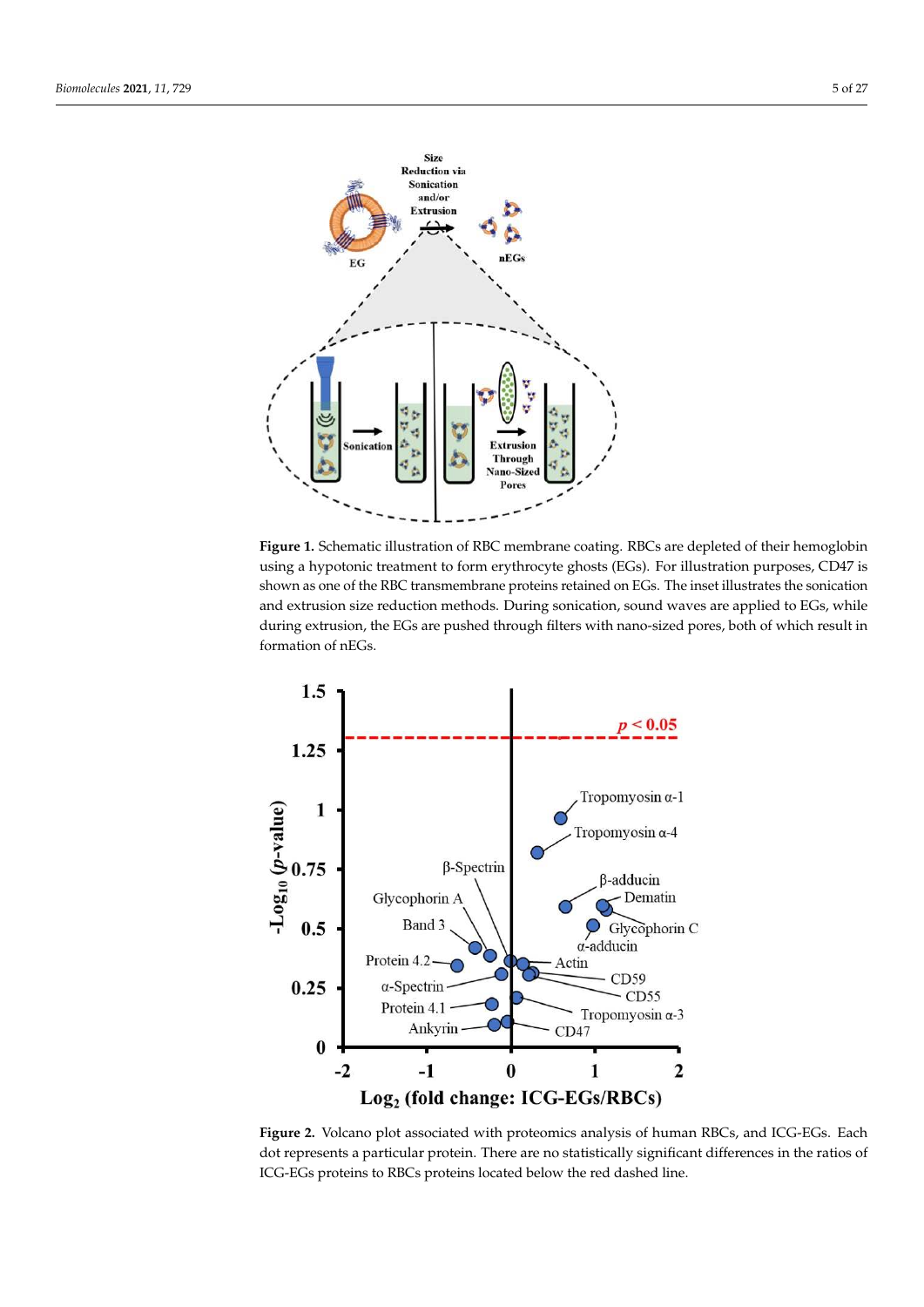Constructs that employ RBC membranes as a substrate coating have also been shown to be stable, with many constructs showing minimal changes in size after storage of up to one week [42,43]. We have demonstrated that after 12 h of storage in the dark at 4 and  $37 \text{ °C}$ , fluorescence emission of nEGs loaded with ICG (ICG-nEGs) was retained, whereas there was nearly a 40% reduction in the emission for free ICG [44]. The zeta-potentials of ICG-EGs and ICG-nEGs formed by extrusion were ~−12.8 mV, and not significantly different from that for RBCs [44], indicating that the carboxyl groups of sialoglycoproteins, which are associated with much of the negative charge of RBCs, were retained during the fabrication of the particles. We have also found that there is only approximately a 5% reduction in ICG monomer absorbance of ICG after 8 days of storage in isotonic PBS at 4 ◦<sup>C</sup> in the dark [45]. We have determined that only approximately 5% of ICG leaks from ICGnEGs over 48 h of storage at 37  $^{\circ}$ C [46]. We have also investigated the optical and physical properties of ICG-nEGs stored at −20 ◦C for up to 8 weeks and then thawed at room temperature [47]. Our results showed that the hydrodynamic diameter, zeta-potential, absorbance, and NIR fluorescence emission of ICG-nEGs were retained following the freeze–thaw cycle. The ability of ICG-nEGs in NIR fluorescence imaging of ovarian cancer cells, as well as their biodistribution in reticuloendothelial organs of healthy Swiss Webster mice after the freeze–thaw cycle were similar to those for freshly prepared ICG-nEGs.

While most of the previous examples have involved constructs where the RBC membranes coat a single NP, there are exceptions. For instance, Liu et al. encapsulated ICG in anionic BSA nanoclusters to form complexes with the chemotherapeutic 1,2-diaminocyclohexane-platinum (II) (DACHPt) [48]. These nanoclusters were coated with RBC membranes, resulting in constructs with an outer membrane shell and containing multiple BSA-based nanoclusters inside. In addition, researchers have shown that RBC membrane coatings are not limited to NPs. Gao et al. designed microparticles comprised of RBC-shaped magnetic hemoglobin containing  $Fe<sub>3</sub>O<sub>4</sub>$  NPs and ICG, as magneticallynavigating PDT mediators [49].

#### *2.2. Constructs That Use the RBC As a Carrier*

While most light-based RBC-derived constructs use the RBC membrane as a substrate coating, there are a growing number of constructs that use the RBC as a carrier. Constructs that use the RBC as a carrier can have a variety of optical cargos, including organic molecules [50–52] and NPs made from various metals [18] or semiconductors [53,54]. While constructs that use the RBC membrane as a coating primarily use sonication and/or extrusion to facilitate substrate coating, there are a number of different loading methods for constructs that use the RBC as a carrier. Loading methods can be applied directly to RBCs, as well as EGs and nEGs. However, the vast majority of RBC-derived carriers are fabricated from RBCs. These methods can be broadly divided into those that load a cargo to the interior of the carrier, and those that load the cargo to the exterior of the construct.

# 2.2.1. Methods for Interior Loading of an Optical Cargo

# Hypotonic Loading

The most common loading methods for RBC carrier constructs are those that involve hypotonic buffers. When RBCs are placed in a hypotonic buffer they swell, causing the formation of pores for removal of intracellular components, but also allowing the internal loading of the cargo [50]. For example, Wu et al., using a hypotonic treatment, were able to simultaneously load RBCs with DOX, magnetic NPs, and QDs capable of fluorescence emission [15]. We have used a similar method to load EGs with ICG using Sorenson's buffer, resulting in micron-sized light-responsive constructs [46]. Our group has also applied this method to nEGs, where we first extruded EGs to form nEGs before incubating them with Sorenson's buffer and ICG, resulting in the loading of ICG into the nEGs [46]. Therefore, hypotonic loading methods can be applied to RBCs, EGs, and nEGs. RBCs can also be loaded using hypotonic dialysis. Here, the RBCs are typically mixed with a cargo in a dialysis bag, which is then exposed to a hypotonic buffer, again leading to the formation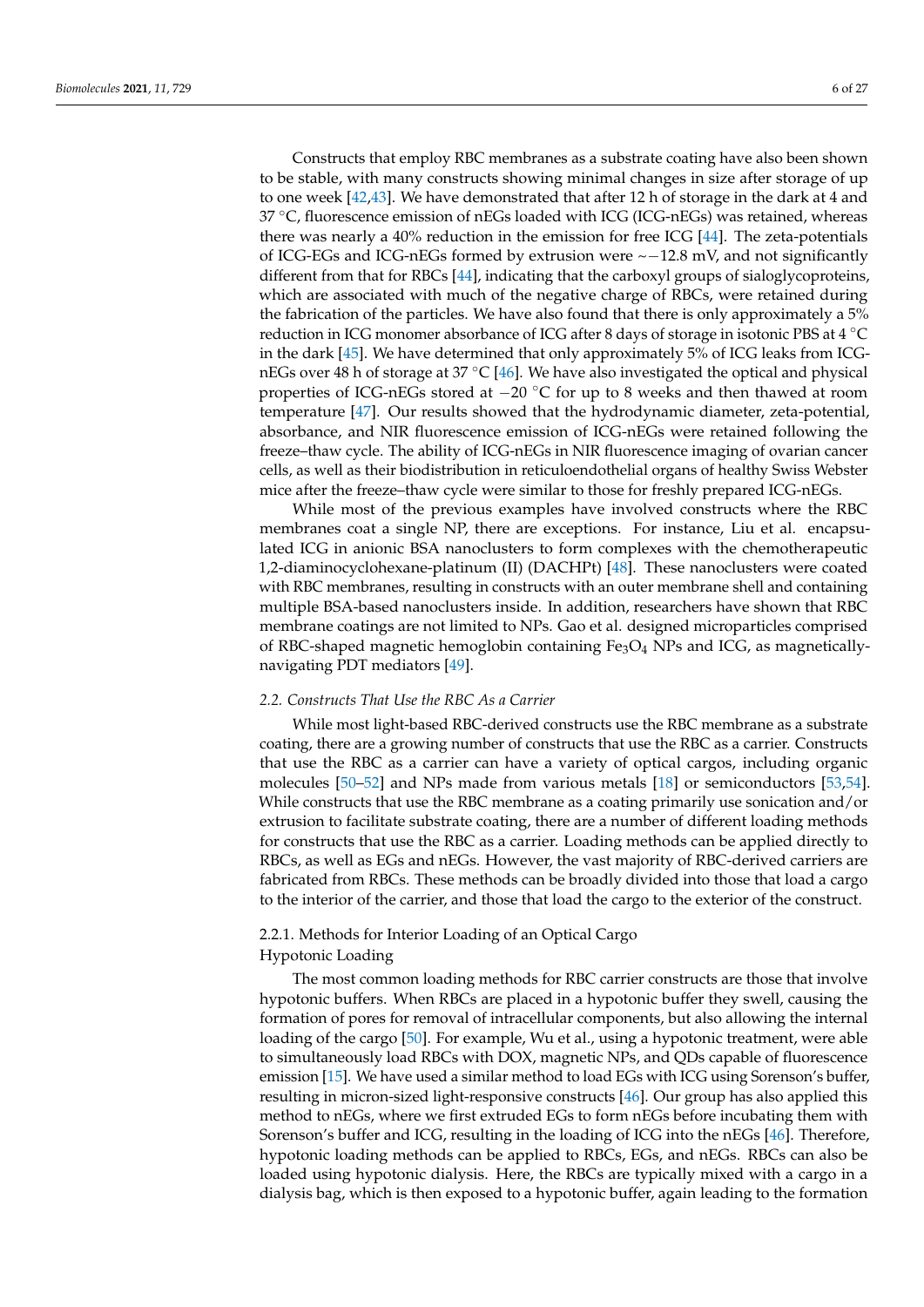

of pores through which the cargo can enter the RBCs [55]. Figure 3 shows a schematic illustrating optical cargo loading of RBCs, EGs, and nEGs.

**Figure 3.** Schematic illustration of RBCs, EGs, and nEGs loaded with an optical cargo to serve as RBC-derived carriers. For illustration purposes CD47 is shown as one of the RBC transmembrane proteins retained on EGs. A representative spherical nanoparticle, to be coated with RBC membrane, is shown as the optical cargo for constructs formed using sonication and/or extrusion. Indocyanine green (ICG) is shown in its dimeric and monomeric forms as a representative optical cargo.

 $\sim$ 6  $\mu$ m in diameter [53]. Here, the hypotonic buffer was 0.5 $\times$  PBS containing 2 mM ATP It is interesting to note that in some cases, loading the RBCs with an optical cargo in a hypotonic buffer has been reported to preserve the biconcave disk shape and size of native RBCs. For example, Jiang et al. were able to load mouse RBCs with fluorescent silicon NPs hypotonically, resulting in constructs with the biconcave disk morphology and 3 mM glutathione, and the mixture was incubated for 45 min at  $4 \degree C$ . Jiang et al. showed that after the RBCs were resealed, the silicon NPs were visible inside the RBCs [53]. However, hypotonically loading the optical cargo does not always preserve the biconcave morphology of native RBCs, as can be seen by the constructs fabricated by Bustamante López and Meissner [56]. After using a hypotonic lysis buffer to load bovine erythrocytes with fluorescein isothiocyanate (FITC) glycylglycine conjugates, the resulting constructs were significantly smaller and had less hemoglobin compared to native erythrocytes. When analyzed using atomic force microscopy (AFM), the authors also found that the loaded constructs were more rounded and had a rougher surface compared to native erythrocytes. Here, the lysis buffer contained MgCl<sub>2</sub>, EDTA, phosphate buffer, and urea [56].

As demonstrated by the two previous examples, the buffer choice for hypotonic loading can vary, which may be why hypotonic loading does not always produce constructs that preserve native RBC morphology. A number of different buffers have been used for hypotonic dialysis [55], but there are no clear trends for hypotonic buffer choice when it comes to loading optical cargos. Another factor potentially affecting the morphology of the construct is the species source of blood. For instance, Jiang et al. used mouse blood for their constructs [53], while Bustamante López and Meissner used bovine blood [56]. Many constructs are fabricated using mouse blood. This includes the constructs engineered by Marvin et al., with RBC morphology preserved after using dialysis to load RBCs in a hypotonic PBS buffer with 6 mM glucose [57]. It is possible that differences between the RBCs, such as membrane composition, age, and size, could have an effect on how the cells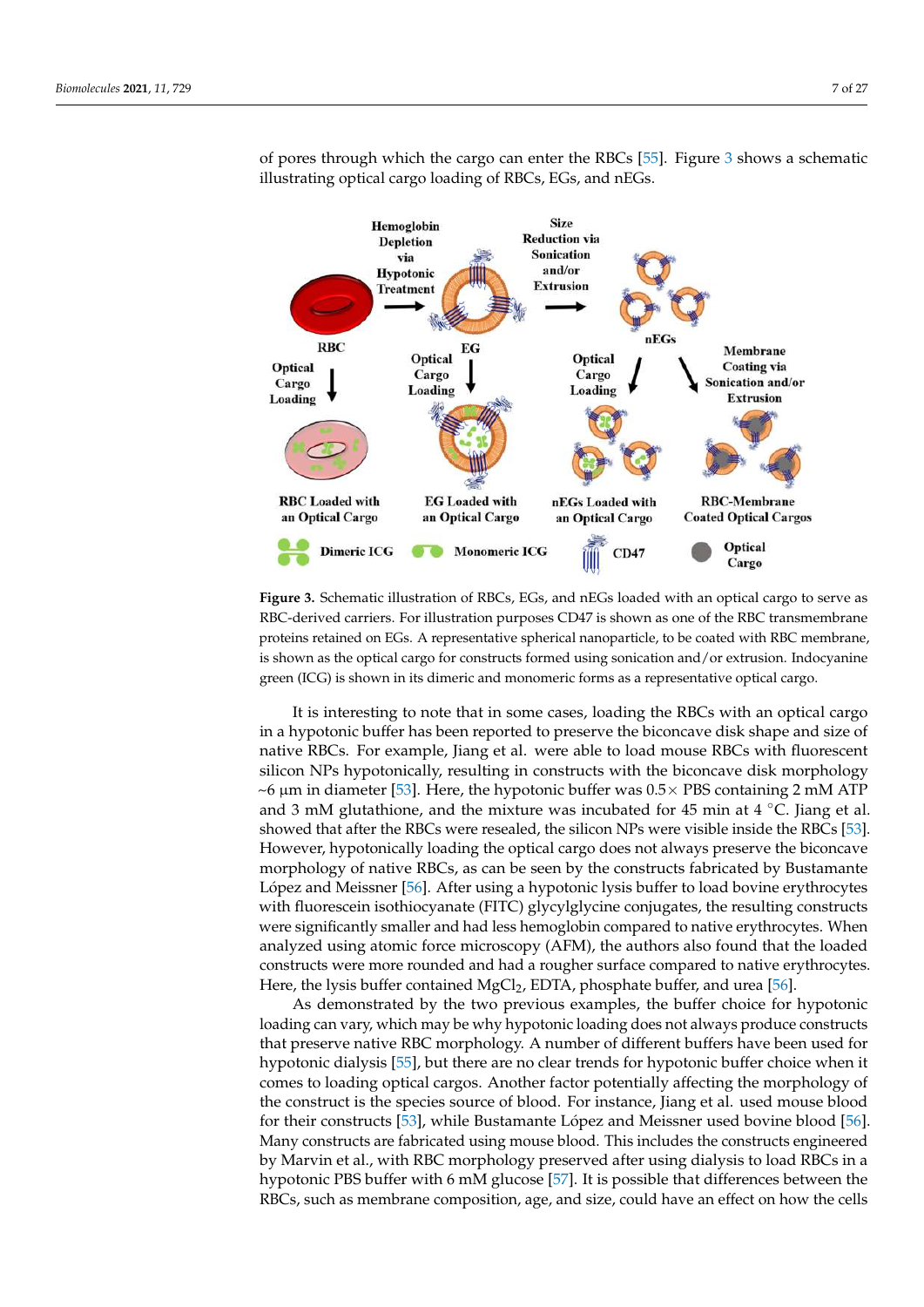react to hypotonic loading methods. It is important to note that for clinical translation, the constructs will ultimately need to be fabricated using human RBCs. It is known that there are a number of structural differences between mouse and human RBCs, such as size and membrane protein composition [58]. Further research is needed to determine whether hypotonic loading methods used on human RBCs will still preserve the native RBC morphology. More research is also needed on the effects of using different hypotonic buffers for the loading procedure, as well as the effect of the type of optical cargo being loaded.

Another important factor to consider with hypotonic treatment is the potential for phosphatidylserine (PS) exposure. PS is generally confined to the inner leaflet of erythrocytes [59], and its exposure leads to macrophage recognition and subsequent clearance of erythrocytes from circulation [60]. Wang et al. have shown that EGs prepared by incubating mouse RBCs in 5 mM NaH<sub>2</sub>PO<sub>3</sub>/Na<sub>2</sub>HPO<sub>3</sub> for 5 min at 4 °C have significantly more PS exposure compared to native mouse RBCs [61]. Sun et al. showed similar PS exposure results for murine RBC-derived EGs, but showed that RBCs loaded with DOX via hypotonic dialysis did not show elevated PS exposure levels [62]. We have also shown elevated expression levels of PS on µEGs and nEGs following hypotonic treatment of bovine RBCs [63]. Therefore, the effect of hypotonic loading on PS exposure needs to be more thoroughly understood, particularly for carriers derived from human RBCs.

#### Other Methods for Interior Optical Cargo Loading

Electroporation is another method for cargo loading that involves the application of an electric field to the membranes, which results in the formation of pores through which materials can cross the membrane [64]. Bustamante Lopéz and Meissner were able to use electroporation to load bovine RBC membranes with glycylglycine-conjugated FITC [56]. Compared to loading using a hypotonic buffer, however, RBCs loaded via electroporation had a significantly lower loading efficiency [56].

Another loading method involves extrusion to load small organic molecules. In this case, the RBC membrane does not coat the cargo and is instead used as a nano-sized carrier. For example, we mixed EGs derived from bovine RBCs with ICG-BSA and extruded the solution, resulting in nano-sized constructs capable of being used for cancer cell imaging applications [65]. It is important to note that using extrusion to load organic molecules will result in a nano-sized construct. While these two examples demonstrate that there are potentially RBC interior loading methods that do not use a hypotonic buffer, hypotonic loading mechanisms are more common for loading optical cargos. More research is needed to determine whether these alternative loading methods offer a significant advantage over hypotonic loading methods. In addition, both of these examples were conducted with bovine RBCs. Mouse and human RBCs may respond differently to these loading techniques, indicating another area for further research.

# Optical Cargo Embedding in the Lipid Bilayer

Some organic molecules are capable of directly interacting with RBC membranes, allowing them to be embedded into the lipid membrane of the RBC. For example, chlorin e6 (Ce6) is a lipophilic molecule capable of interacting with lipid membranes [66]. Gao et al. and Sun et al. have demonstrated that Ce6 can be embedded in RBC membranes by mixing [52,67]. Sun et al. used the Ce6-embedded RBC membrane as a coating for PB NPs [67], suggesting that embedding optical cargos can be combined with using RBC membranes as a substrate coating. Gao et al. demonstrated that they were able to combine the hypotonic dialysis loading of DOX into RBCs with Ce6 embedding in the RBC lipid bilayer [52]. In addition, Gao et al. were able to show that while DOX was loaded to the interior of the RBCs, Ce6 was localized to the membrane of the RBCs. Not only do these two studies demonstrate that optical cargos have the potential to be loaded into RBCs through simple mixing, but they also demonstrate that multiple loading methods can be used to fabricate a single construct. Another lipophilic dye, DiR, has been used for cell membrane labeling [68], and is another potential optical cargo that can be directly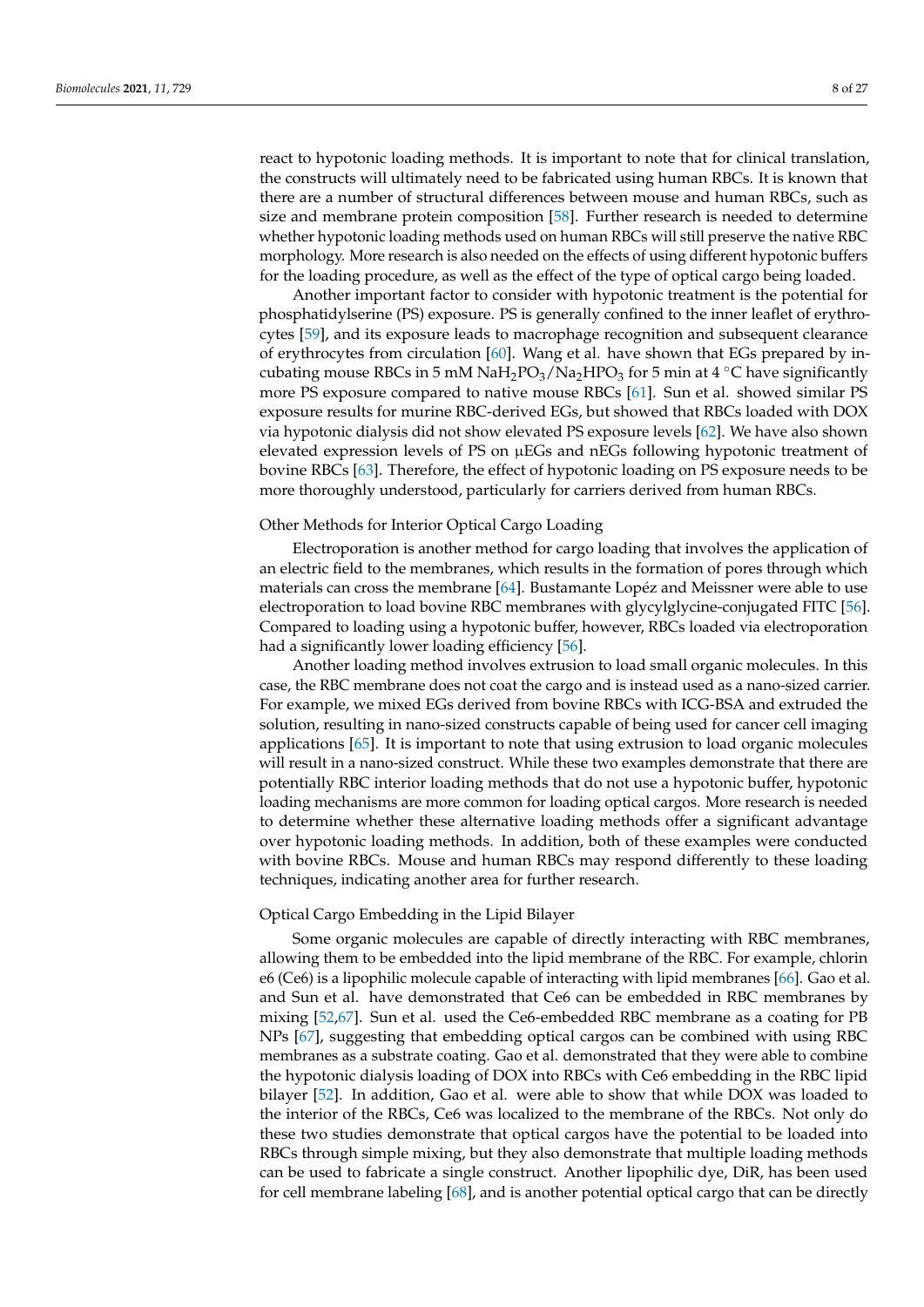embedded in RBC membranes. Su et al. have demonstrated that DiR is capable of being embedded into the lipid membranes of nEGs, which are then used to coat paclitaxel-load polymeric NPs [32]. While this example of an optical cargo being embedded in the lipid bilayer was also ultimately used for substrate coating, it also suggests that lipophilic dyes can be embedded into the lipid membranes of EGs and nEGs. However, organic molecules are the only optical cargos that have been embedded into the lipid bilayer of RBC-derived constructs, so this loading method may have limited applications for other optical cargos, such as metallic NPs.

# 2.2.2. Methods for Exterior Loading of an Optical Cargo

While RBC-derived constructs employed as carriers usually involve loading an optical cargo to the interior, or in some cases into the lipid membrane bilayer of the construct, there are some examples of the optical cargo being incorporated onto the surface. For example, some optical cargos are able to adsorb directly to the surface of RBCs. Delcea et al. were able to incorporate gold NPs into their constructs using adsorption. They suggest that the adsorption is possible due to interactions between the positively charged NPs and the negatively charged glycocalyx on the RBC membrane [18].

It has also been suggested that organic molecules are capable of adsorbing to RBCs; however, the results have not been as promising. Sun et al. report that they were able to adsorb ICG to the surface of RBCs, but that the ICG was easily washed away in serumsupplemented media [62]. Flower and Kling similarly showed that while ICG is capable of adsorbing to RBCs, the amount of ICG that could be loaded was almost half the amount that could be loaded into RBCs hypotonically [69]. While there is potential for optical cargos to adsorb directly to RBCs, more research needs to be done to determine the types of optical cargos it is appropriate for, as well as determining how the adsorption is accomplished for those appropriate optical cargos.

Another method for attaching an optical cargo to the surface of RBC-derived constructs is functionalization. Here, a lipid linker is used to attach the optical cargo to the surface of the construct. A common lipid linker is 1,2-distearoly-sn-glycero-3-phosphoethanolamine-N- [χ(polyethylene glycol)] (DSPE-PEG-χ) where χ can be a number of functional groups. DSPE is able to insert itself into the lipid bilayer of the RBC membranes, similar to the lipid-insertion methods outlined by Fang et al. [70], resulting in the desired molecule being attached to the surface of the RBC membrane. Wang et al. incubated RBCs with DSPE-PEG-biotin, which enabled them to attach various avidin-functionalized UCNPs to the RBCs [71,72]. This method takes advantage of the strong and highly specific interaction between biotin and avidin [73], resulting in constructs that preserve the biconcave morphology of native RBCs [71,72]. Other groups have used other lipid linkers to biotinylate RBCs. For example, Tang et al. used biotin-X-NHS, which was able to attach to neutravidin, and in turn able to bind to their biotinylated ferritin nano-capsules loaded with the optical cargo  $ZnF_{16}Pc$  [74]. Wang et al. used sulfo-NHS-LC-biotin to biotinylate RBCs, which could then bind to Ce6-coated iron oxide NPs that were conjugated to avidin [61]. While there are only a few examples of functionalizing RBCs with an optical cargo, there are a number of groups looking at functionalizing RBC-derived constructs with other moieties for active targeting, as will be discussed below.

### **3. Potential Clinical Applications**

# *3.1. Imaging Applications*

#### 3.1.1. Fluorescence Imaging

RBC-derived constructs have been developed for a number of light-based applications. How the optical cargo interacts with light will determine which light-based applications the RBC-derived construct is suitable for. If light excitation results in the optical cargo generating fluorescence emission, it can be used for various imaging applications. For example, Guo et al. developed constructs made from hydrophobic QDs coated in membrane lipids extracted from RBCs [16]. The constructs are able to fuse with the cell membrane, allowing the QDs to be embedded in the membrane for imaging applications as well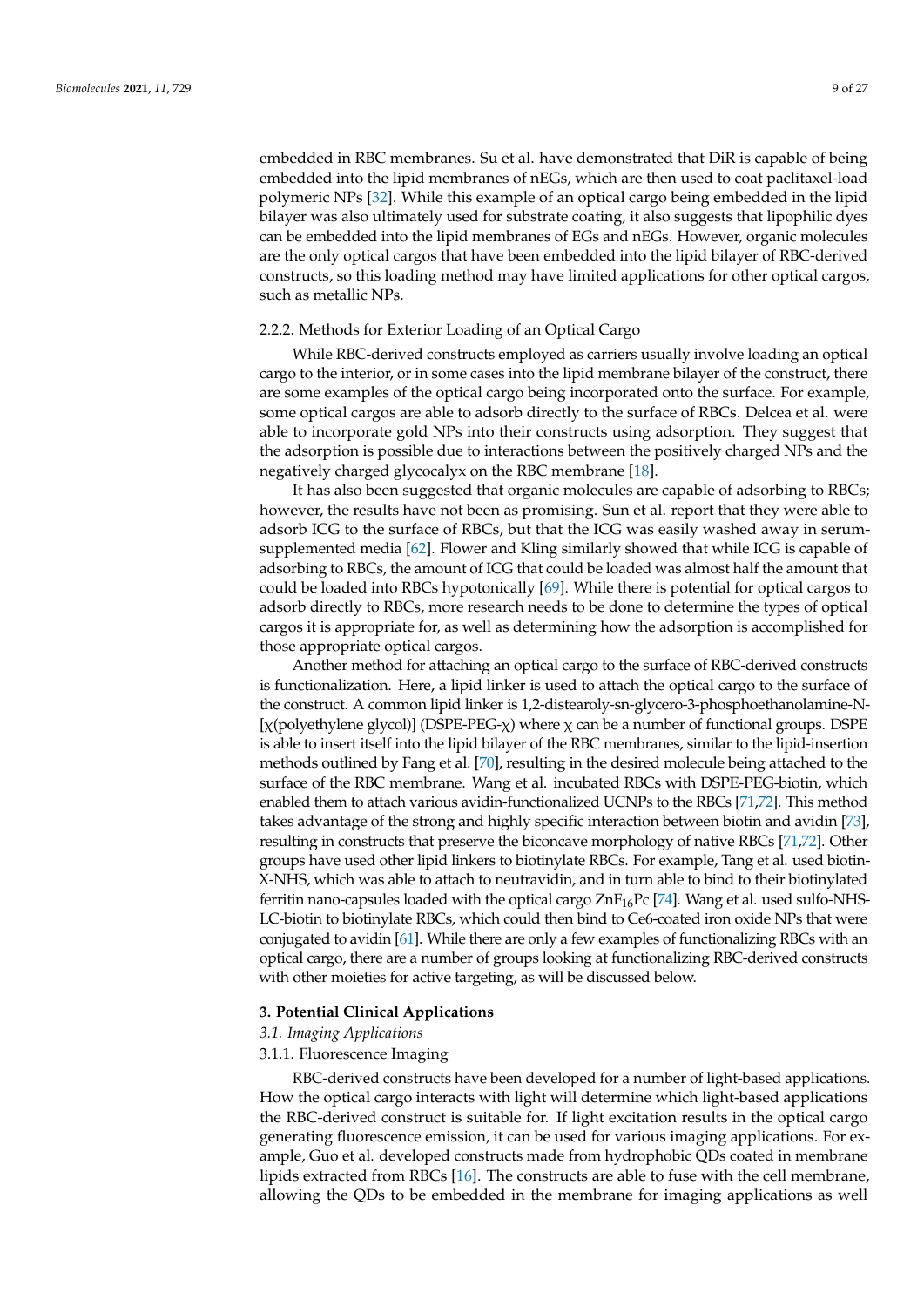as tracking cell movement. Our group was the first to demonstrate the effectiveness of nano-sized particles derived from RBCs and containing ICG in NIR fluorescence imaging of mammalian cells [22].

In addition to tracking cell movement using fluorescence imaging, RBC-derived constructs can be designed for cancer imaging. For example, Li et al. prepared NPs from gold nanoclusters and pea protein isolate that were coated with RBC membranes, resulting in nano-constructs suitable for NIR fluorescence imaging in tumor bearing mice [75]. The RBC membrane coating resulted in increased tumor accumulation of the NPs compared to bare NPs. Another imaging construct developed for cancer imaging involves loading nEGs with ICG-BSA for enhanced fluorescence emission as compared to emission of ICG alone [65]. We found that SKOV3 ovarian cancer cells had a higher uptake efficiency of these constructs compared to free ICG-BSA.

ICG has also been used in constructs developed for vascular fluorescence imaging. In 2008 Flower et al. developed the first light-based RBC-derived construct when they hypotonically loaded RBCs with ICG. These constructs have been used to monitor blood flow in the retinal capillaries and choriocapillaris in monkeys [50], and characterize microvascular vasomotion in the human eye and skin [69]. These did not involve sonication/extrusion methods, and were prepared under sterile conditions [69]. The only other human study to date, conducted by Wang et al., focused on using the constructs developed by Flower et al. to automate the process of estimating the velocity of erythrocytes in retinal arterioles and venules [76]. We and our collaborators have demonstrated the real-time circulation dynamics of micro- and nano-sized RBC-derived particles containing ICG by NIR fluorescence imaging of mice cutaneous microvasculature [63]. In collaboration with others, we have also used nano-sized RBC-derived particles containing ICG for both fluorescence and photoacoustic imaging of atherosclerotic lesions and occlusions due to myocardial infarction in mice [77].

In addition to vasculature imaging, organic chromophores combined with RBC-based platforms can also be used for blood analyte sensing. Meissner's group has developed constructs referred to as erythrosensors for monitoring blood plasma parameters [21,51]. These constructs are loaded with glycylglycine-FITC, a pH-sensitive dye. They found that the erythrosensors were able to respond to changes in extracellular pH as shown by changes in the measured fluorescence intensity of the constructs [51]. Theoretically, these erythrosensors could circulate throughout the body over time and monitor the blood pH of a patient any time the particles are exposed to an excitation light source. While this is not a direct imaging application, they also show that the resulting constructs are still visible in epifluorescence micrographs, and they rely on fluorescence emission for their application. In theory, other dyes that are sensitive to specific blood analyte levels, such as glucose levels, could also be loaded into RBCs and used as blood analyte sensors over time [51].

#### 3.1.2. Upconversion Luminescence Imaging

If an optical cargo is able to take low-energy photons and convert them into higherenergy photons, it can be used for upconversion luminescence imaging (UCL) [29,78]. UCNPs are a promising optical cargo due to their low photobleaching and the potential ability to overcome autofluorescence [78]. Multiple groups have investigated combining UCNPs with RBC-based delivery constructs, particularly for cancer imaging. For example, Li et al. prepared  $NaGdF_4:Yb$ , Tm UCNPs that were then coated with RBC membranes [42]. The resulting constructs showed increased tumor uptake compared to bare UCNPS, and could be used for UCL, as well as magnetic resonance imaging (MRI) and positron emission tomography (PET) imaging [42]. Similarly, Rao et al. prepared β-NaYF<sub>4</sub>:Er<sup>3+</sup>, Yb<sup>3+</sup> UCNPs coated with RBC membranes and reported increased tumor uptake of the resulting constructs compared to bare UCNPs [36]. These examples show that combining UCNPs with RBC-based constructs have strong potential for use in cancer imaging and detection. When combined with other treatment modalities, as will be discussed below, UCNPs represent a promising new optical cargo.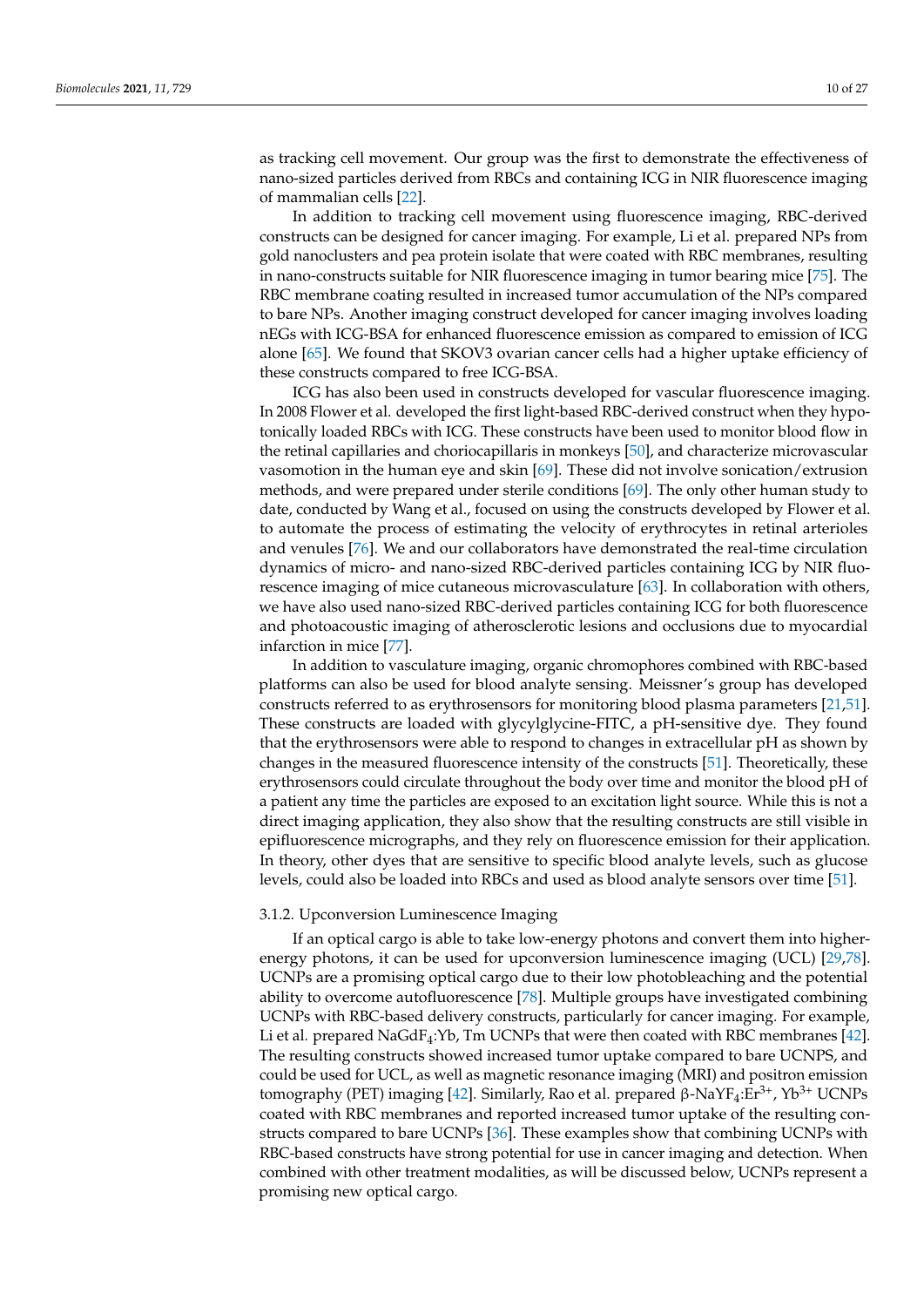# *3.2. Phototherapy*

# 3.2.1. Photothermal Therapy

When light absorption of an optical cargo results in a temperature increase, the optical cargo can be used for PTT. We reported the first demonstration of nano-sized particles derived from RBCs and containing ICG for photothermal destruction of mammalian cells [22].

Heat generated during PTT has potential applications in the treatment of thrombi [79], port wine stains (PWSs) [63], and cancers [80]. For example, Li et al. developed gold nanorods coated with RBC membranes for PTT of human lung carcinoma cells in vitro after 808 nm laser irradiation [81]. Piao et al. also used a gold-based optical cargo coated with RBC membranes for PTT [82].

Magnetic materials, especially those made from iron oxide, are another promising PTT agent [83] commonly used in RBC-derived constructs. It is important to note that since iron oxide NPs are approved for use as MRI contrast agents in humans [83], many of these constructs are developed for PTT in combination with MRI. For instance,  $Fe<sub>3</sub>O<sub>4</sub>$  magnetic NPs and nanoclusters coated with RBC membranes have been used for MRI-guided PTT of tumors in mice [24,84].

While light-based RBC-derived constructs designed for PTT are mostly being investigated for cancer applications, there are other potential uses that are starting to be explored. We have demonstrated photothermal destruction of mice cutaneous microvasculature using pulsed 755 nm laser irradiation in conjunction with ICG-containing microparticles [63]. This approach may become applicable for laser treatment of hypervascular cutaneous malformations, known as PWSs.

#### 3.2.2. Photodynamic Therapy

Optical cargos can be used for PDT when light absorption generates reactive oxygen species (ROS) [80]. Common PDT agents include tetrapyrrole organic molecules as well as various NPs including QDs and UCNPs [85]. A vast majority of light-based RBC-derived constructs fabricated for PDT are developed for cancer applications, which has its own specific challenges researchers must address when designing their constructs. For instance, many cancers result in hypoxic tumors [86]. Since one of the main mechanisms of PDT is dependent on converting  $O_2$  into ROS, the lack of oxygen in tumors is a challenge for effective PDT [87]. In order to enhance PDT for cancer treatment, a number of groups have investigated incorporating oxygen delivery in addition to optical cargos in RBC-derived platforms. Two common methods are to use hemoglobin or perfluorocarbons (PFC) as oxygen carriers [87]. For example, Liu et al. loaded RBC membranes with complexes made from hemoglobin as an oxygen carrier, polydopamine to protect the hemoglobin from oxidation, and MB as an optical cargo [88]. Here, laser irradiation at 660 nm excites the MB, which has shown great promise as a PDT agent [89], while the hemoglobin and polydopamine ensure there are adequate oxygen levels at the treatment site [88]. Another example is the construct fabricated by Tang et al., where RBCs are functionalized with ferritin nanocages loaded with the photosensitizer  $ZnF_{16}Pc$  [74]. The photosensitizer is excited by 671 nm laser irradiation and then the hemoglobin inside the RBCs provides an oxygen source. These constructs demonstrated efficient PDT in an in vivo hypoxic tumor model [74].

In addition to usually being hypoxic, many tumors produce large amounts of hydrogen peroxide  $(H_2O_2)$ , which may play a role in tumor metastasis and cell proliferation [90,91]. In normal cells, catalase is present to decompose  $H_2O_2$  into  $O_2$  and water, but many cancer cells also appear to have a catalase deficiency [91,92]. RBCs naturally contain catalase, and Du et al. have shown that RBC-derived particles can be developed for catalase delivery in conjunction with a sonosensitizer to enhance sonodynamic therapy in a hypoxic environment [93]. Therefore, there is potential for combining catalase and an optical cargo in an RBC-derived platform for enhanced PDT in a hypoxic tumor environment. Researchers have also been able to design optical cargos that take advantage of the high H2O<sup>2</sup> levels in tumors. Zhao et al. designed a metal–organic framework (MOF)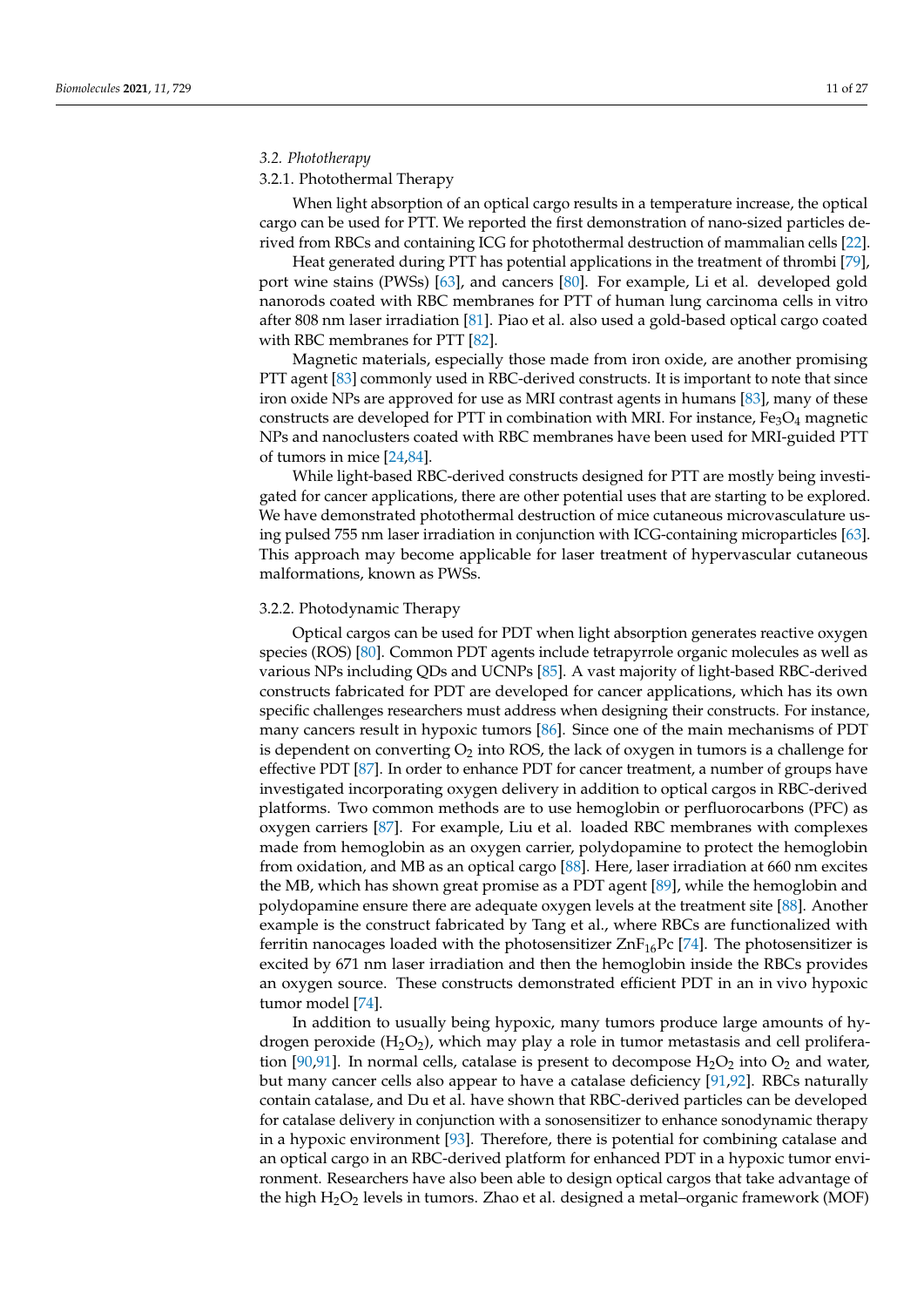consisting of FeTCPP/Fe<sub>2</sub>O<sub>3</sub> capable of decomposing  $H_2O_2$  and promoting the formation of singlet oxygen as well as hydroxyl radicals [94]. When these MOFs are coated with RBC membranes they exhibit strong in vivo PDT after 660 nm laser irradiation. This example demonstrates that by carefully designing the optical cargo, RBC-based constructs can overcome the unique challenges presented by the tumor environment.

# 3.2.3. Combined Phototherapies

In order to increase therapeutic efficacy, some researchers have designed RBC-based constructs that are capable of both PTT and PDT, particularly for cancer applications. One method to enable both PTT and PDT capabilities is to use multiple optical cargos. For example, Sun et al. embedded Ce6 in RBC membranes which were used to coat PB NPs [67]. Laser irradiation at 660 nm resulted in Ce6-mediated PDT as well as membrane rupture, while laser irradiation at 808 nm led to PTT from the PB NPs. In vivo results show these constructs, in conjunction with dual laser irradiation, have excellent tumor growth inhibition abilities [67]. Another example is the construct designed by Li and Zhang, where gold nanorods and  $TiO<sub>2</sub>$  NPs were incorporated in RBC membranes [95]. In combination with both UV and NIR light irradiation, the constructs were used for PTT as well as PDT, and showed promising results for cancer cell destruction in vitro.

While incorporating multiple optical cargos does allow for these constructs to be used for both PTT and PDT, it is important to note that many optical cargos are capable of being used for more than one therapeutic effect. For example, Liu et al. have shown that  $Cu_{2-x}Se$ NPs coated with RBC membranes can be used for both PDT and PTT in the treatment of tumors after laser irradiation at 1064 nm [20]. We have demonstrated that ICG within RBC-derived nanoparticles can mediate both PTT and PDT effects [96].

By carefully selecting the optical cargo used, researchers can achieve multifunctionality of RBC-derived constructs without the need for multiple optical cargos, and limit the need for more than one laser. Simplifying the designed platforms in this way may ease the process for clinical translation, while still allowing for PTT and PDT to potentially be performed simultaneously.

#### *3.3. Drug Delivery*

While a majority of light-based RBC-derived constructs are designed for imaging and phototherapy applications, there is a small subset of constructs that are being designed specifically for light-based drug delivery. Hughes et al. conjugated various bioactives including colchicine, paclitaxel, and methotrexate, to cobalamin [97]. These compounds were hypotonically loaded into RBCs, and after being illuminated at 525 nm the Co-C bond between the bioactive and the cobalamin was cleaved, resulting in the drug being released from the interior of the erythrocytes. Hughes et al. also demonstrated that the wavelength for the cleavage of the bonds between the bioactives and cobalamin could be tuned by conjugating fluorophores, such as Cy5, to the compounds [97]. This finding suggests that the compounds could be tailored for different light sources; however, most light-based RBC-derived constructs that are engineered for drug delivery are also designed for other applications that will be discussed below.

#### *3.4. Combining Applications*

#### 3.4.1. Light-Based Theranostics for Optical Imaging and Phototherapy

While there are a number of light-based RBC-derived constructs that are formulated to be used for only one application (i.e., imaging, drug delivery, or phototherapy), it is common for these constructs to be designed for multiple applications. One of the more common application combinations is to incorporate both imaging and phototherapeutic capabilities. Similar to how multiple optical cargos can be incorporated into a construct in order to allow the final product to be used for both PTT and PDT, using multiple optical cargos can also achieve multifunctionality with imaging and phototherapy. For example, Wang et al. have developed RBC-derived theranostic probes that involve ICG-BSA, RB,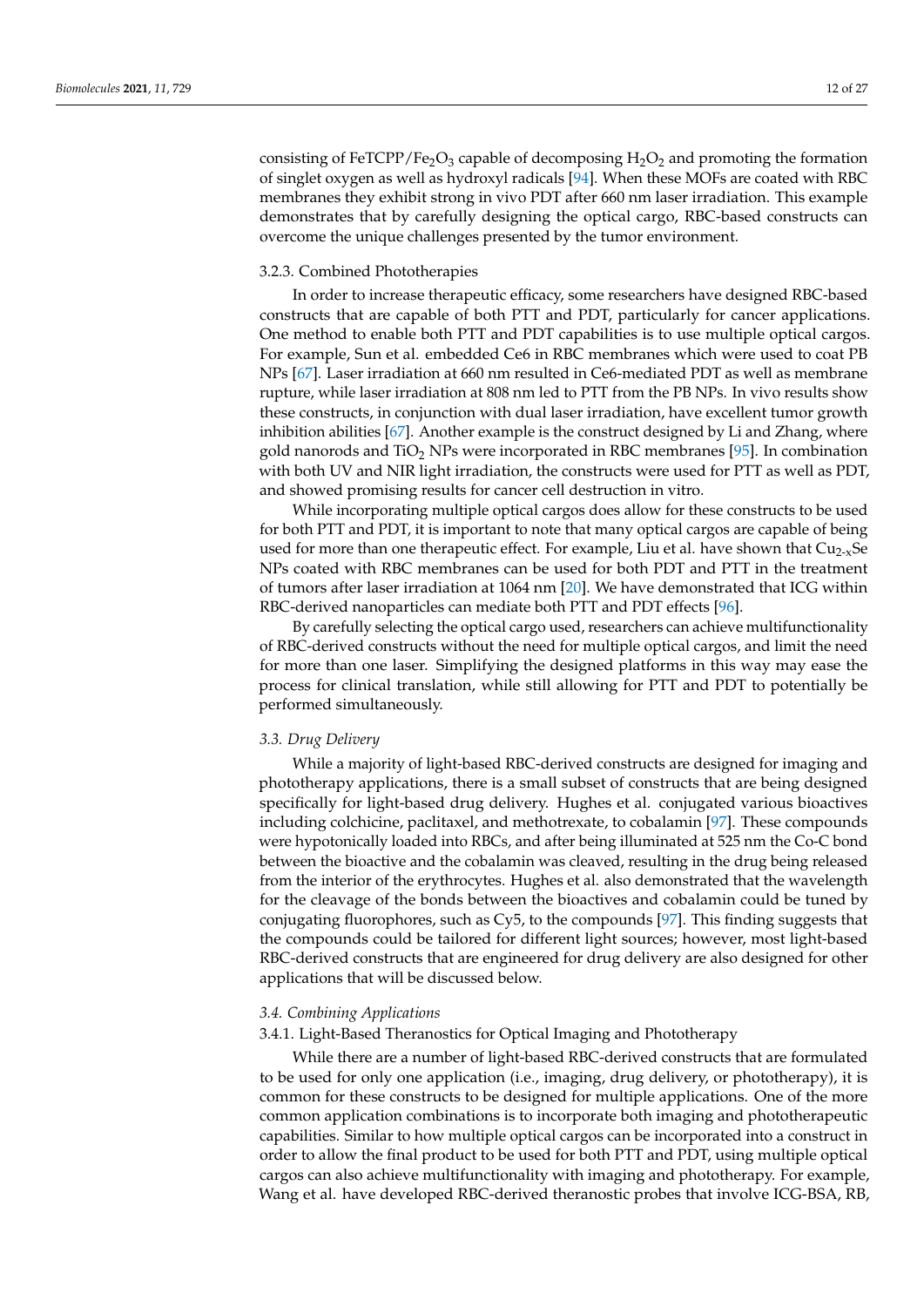and UCNPs [72]. The ICG-BSA is hypotonically loaded into RBCs and excited by 808 nm laser irradiation for imaging and heat generation that causes the release of oxygen from the RBCs. The UCNPs are then excited by 980 nm laser irradiation, resulting in 550 nm light that excites the RB for PDT using the released oxygen as a source for generating ROS. We present an illustrative example of our own work in using ICG-nEGs for NIR fluorescence imaging (Figure 4), and laser-mediated killing of SKBR3 breast cancer cells in vitro (Figure 5).



the corresponding stack. Scale bar =  $10 \mu m$  in all panels. **Figure 4.** Z-stacks of SKBR3 breast cancer cells images obtained by laser scanning confocal fluorescence microscopy. Images were obtained three hours after incubating the cells with ICG-nEGs at 37 ◦C, and are falsely colored. Blue channel: DAPI staining of the nucleus; red channel: NIR emission from ICG-nEGs internalized by the cells. Values of normalized fluorescence emission intensity associated with the circled region on each stack are plotted as a function of relative depth of

Many optical cargos are capable of being used for more than one therapeutic effect. For instance, we have shown that NPs fabricated from nEGs hypotonically loaded with just ICG were able to be used for imaging as well as PTT and PDT for tumor treatment [96]. These constructs are capable of generating ROS. After treatment in vivo, extracted tumors showed higher levels of photo-induced activation of Capase-3 [96], which has been linked to PDT-induced apoptosis [98–101]. It is interesting to note that in this case, the PDT was performed in a hypoxic environment without extra catalase or oxygen delivery. This could be due to the combined effects of PTT with PDT. There have been recent investigations towards using PTT to increase tumor blood flow and  $O<sub>2</sub>$  levels, both of which would increase the efficacy of PDT in hypoxic environments [87].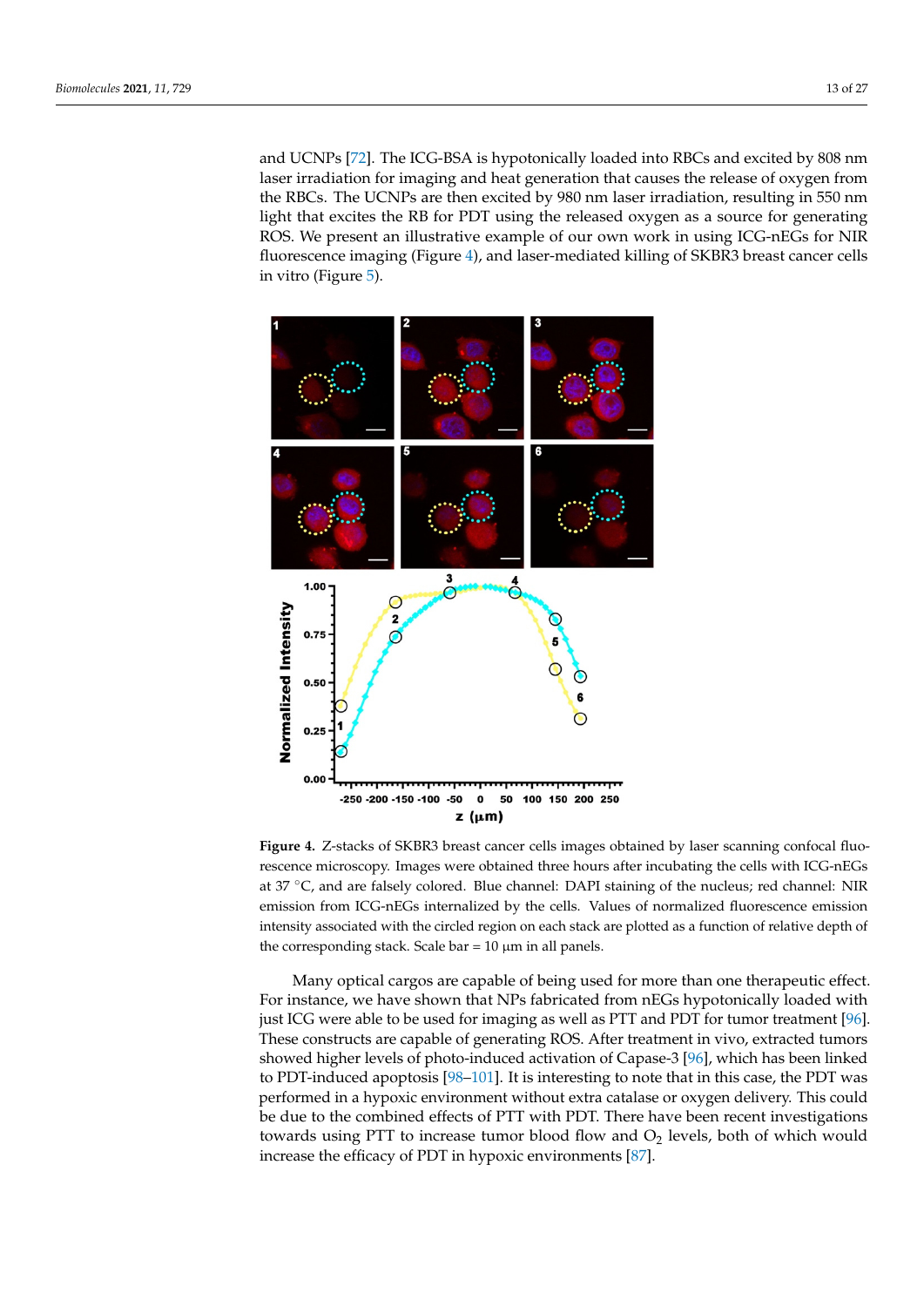

**Figure 5.** Fluorescence images of SKBR3 breast cancer cells following 808 nm laser irradiation at irradiance of 680 mW/cm $^2$  for 15 min. Cells were incubated with PBS (negative control), free ICG (positive control), or ICG-nEGs for three hours at 37 ◦C, and then washed three times before laser irradiation. Live cells are identified by Calcein acetoxymethyl staining, and falsely-colored in green. Dead cells are identified by ethidium homodimer-1 (EthD-1), and falsely-colored in red.

In addition to having an optical cargo, RBC-derived constructs can be co-loaded by non-optical agents to provide a multi-functional platform. For example, our group has loaded nEGs with ICG and  $Fe<sub>3</sub>O<sub>4</sub>$  magnetic NPs (Figure 6). These constructs can potentially be used for dual MRI and fluorescence imaging as well as PTT. Wang et al. designed Fe3O<sup>4</sup> magnetic nanoclusters that were loaded with cypate before being coated with RBC membranes [40]. Here, 808 nm laser irradiation of the cypate is used for in vivo fluorescence imaging and PTT, while the  $Fe<sub>3</sub>O<sub>4</sub>$  magnetic nanoclusters allow the constructs to be used for MRI. There are a large number of potential optical cargos that can be used to give RBC-based constructs both imaging and phototherapeutic abilities. By combining them with other cargos researchers can continue to develop more constructs that can be tailored to specific disease states.



**Figure 6.** (A) Absorption and (B) fluorescence emission spectra of nEGs loaded with ICG and Fe<sub>3</sub>O<sub>4</sub> NPs (ICG + Fe<sub>3</sub>O<sub>4</sub>  $NPs$ -nEGs). For comparison, spectra for Fe<sub>3</sub>O<sub>4</sub> NPs, ICG-nEGs, and nEGs loaded with Fe<sub>3</sub>O<sub>4</sub> NPs (Fe<sub>3</sub>O<sub>4</sub> NPs-nEGs) are also shown. Diameters of Fe<sub>3</sub>O<sub>4</sub> NPs were in the range of  $\sim$ 5–10 nm. nEGs were formed by extrusion of EGs, and then loaded with ICG and Fe<sub>3</sub>O<sub>4</sub> NPs. Concentrations of ICG and Fe<sub>3</sub>O<sub>4</sub> NPs in the hypotonic loading buffer were 20  $\mu$ M and 1 mg/mL, respectively. The inset on panel (A) shows, from left to right, photographs of ICG-nEGs, Fe<sub>3</sub>O<sub>4</sub> NPs-nEGs, and ICG +  $Fe<sub>3</sub>O<sub>4</sub>$  NPs-nEGs suspended in isotonic PBS. Absorption > 600 nm is due to ICG. Fluorescence emission was recorded in response to photoexcitation at 720 nm. Presence of Fe<sub>3</sub>O<sub>4</sub> NPs in ICG + Fe<sub>3</sub>O<sub>4</sub> NPs-nEGs had minimal effect on absorption and fluorescence emission characteristics of the particles as compared to those for ICG-nEGs.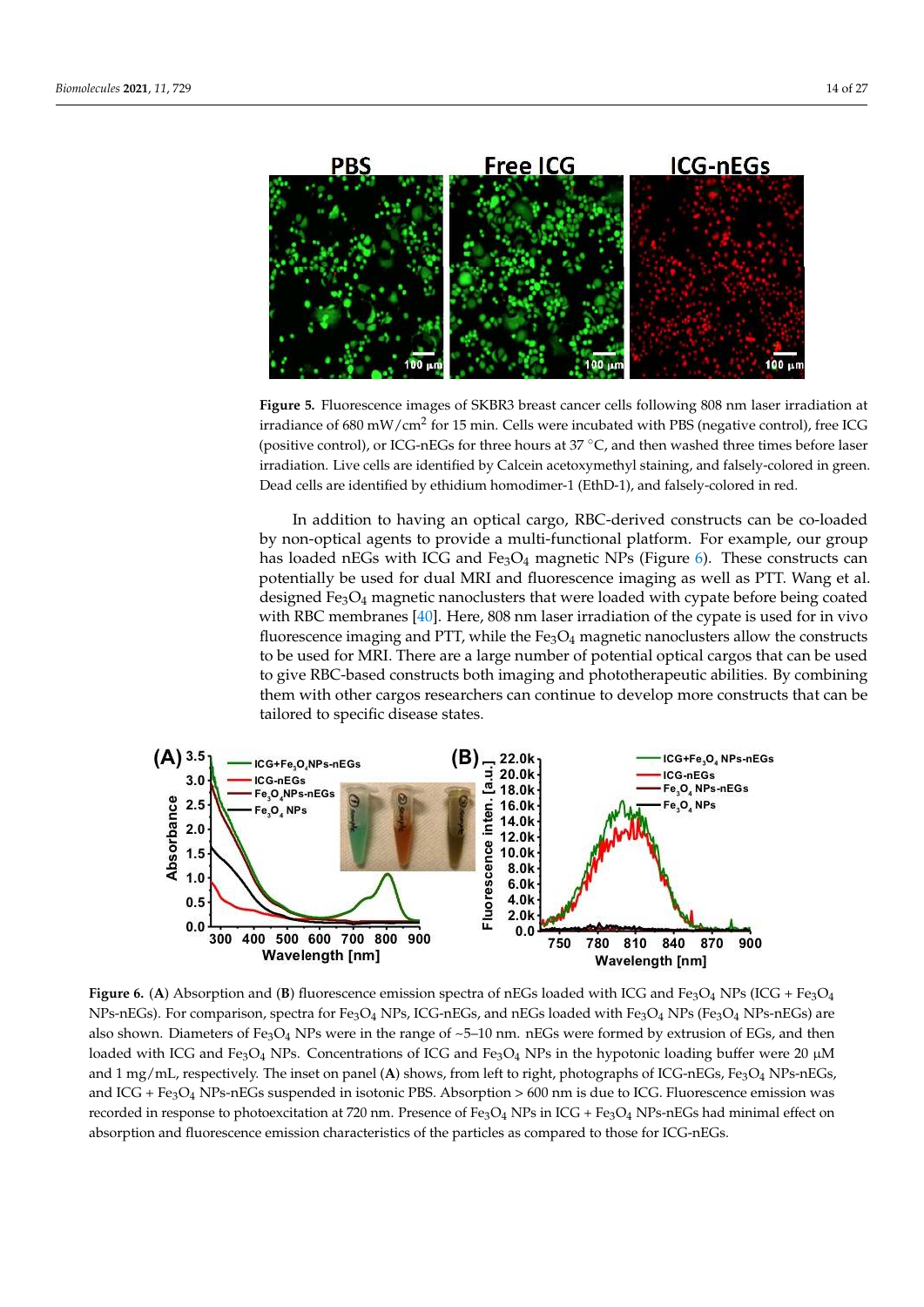#### 3.4.2. Imaging and Drug Delivery

Another combination of applications is imaging and drug delivery. In some cases, the optical cargo is used not only as an imaging agent, but also as a catalyst for drug release. For instance, Marvin et al. designed a light-response vitamin drug conjugate composed of Cy5, vitamin B12, and the chemotherapeutic drug taxane [57]. Once the conjugates are loaded into RBCs, the membrane impermeable B12 ensures the drug remains inside the carrier until it has reached its target. Then, Cy5 is able to be excited by 650 nm wavelength light, cleaving the bond between taxane and B12, resulting in taxane being able to leave the RBC carrier [57]. Not only were the constructs able to be used for site-specific drug release, but they were also used for imaging in vivo.

Another example of an RBC-derived construct that combines drug delivery and imaging capabilities is the construct fabricated by Liu et al. Zinc gallogermanate nanostructures were coated with mesoporous silica and then loaded with DOX before being coated with RBC membranes [102]. The constructs produced an NIR signal due to the zinc gallogermanate nanostructures that was visible in vivo for up to 48 h, and the anti-tumor activity of the constructs outperformed a control injection of just DOX.

While both of the previous examples are specifically for cancer imaging and treatment, there is a clear potential for therapeutic imaging and drug delivery to be applied to vascular targets. As a prospective RBC-based thrombus therapy, we have developed nano-sized constructs of ICG loaded nEGs functionalized with tissue plasminogen activator (tPA) [103]. The tPA allows the constructs to target the fibrin in the clot, while the ICG loaded into the nEGs allows for NIR fluorescence imaging of the clot. We showed that these constructs were able to induce lysis of blood clot models [103].

#### 3.4.3. Phototherapy and Drug Delivery

Combining PTT and/or PDT with drug delivery has been used for light-based applications using RBC-derived constructs. For example, Pei et al. developed RBC membranecamouflaged NPs with a polymeric core containing dimers of the chemotherapy drug paclitaxel as well as 5,10,15,20-tetraphenylchlorin (TPC) as an optical cargo for PDT [104]. On the other hand, Wang et al. recently reported the design of RBC membrane-coated BSA nano-constructs loaded with ICG for PTT, and gambogic acid as a chemotherapeutic [37]. With a large number of potential optical cargos and chemotherapeutics available, the possible combinations could result in many different RBC-derived particle formulations. By continuing to investigate different optical cargo and drug combinations, it is possible that multiple therapies will be developed and can be tailored to the treatment of specific cancers. However, the most common drug investigated for use in RBC-derived constructs is DOX. DOX is currently used to treat various cancers including breast, ovarian, bladder, and lung cancers [105].

Chen et al. fabricated DOX-based constructs by loading hollow mesoporous PB NPs with DOX, and coated them with RBC membranes. They demonstrated strong PTT and anti-tumor effects in vivo after NIR laser irradiation [28]. Another DOX example designed by Hui et al. involves loading DOX and ICG in upper critical solution temperature (UCST) polymer micelles that are then coated with RBC membranes [106]. These particles were also capable of efficient PTT, and their cytotoxicity in vitro was increased after NIR laser irradiation.

The previous examples combine drug delivery with either PTT or PDT, but not both. However, it is possible to design constructs capable of drug delivery, PTT, and PDT simultaneously. This can be achieved by using an optical cargo capable of both PTT and PDT, such as ICG. For instance, Luo et al. loaded graphene oxide QDs with ICG and DOX which were then loaded into nEGs [107]. The constructs showed strong PTT and PDT effects in vitro, and in combination with the drug delivery and 808 nm laser irradiation had an impressive anti-tumor effect in vivo. Another example that incorporates ICG is the previously mentioned NPs made by Liu et al. RBC membranes are used to coat nanocomplexes containing BSA, ICG, and DACHPt as a chemotherapeutic agent [48].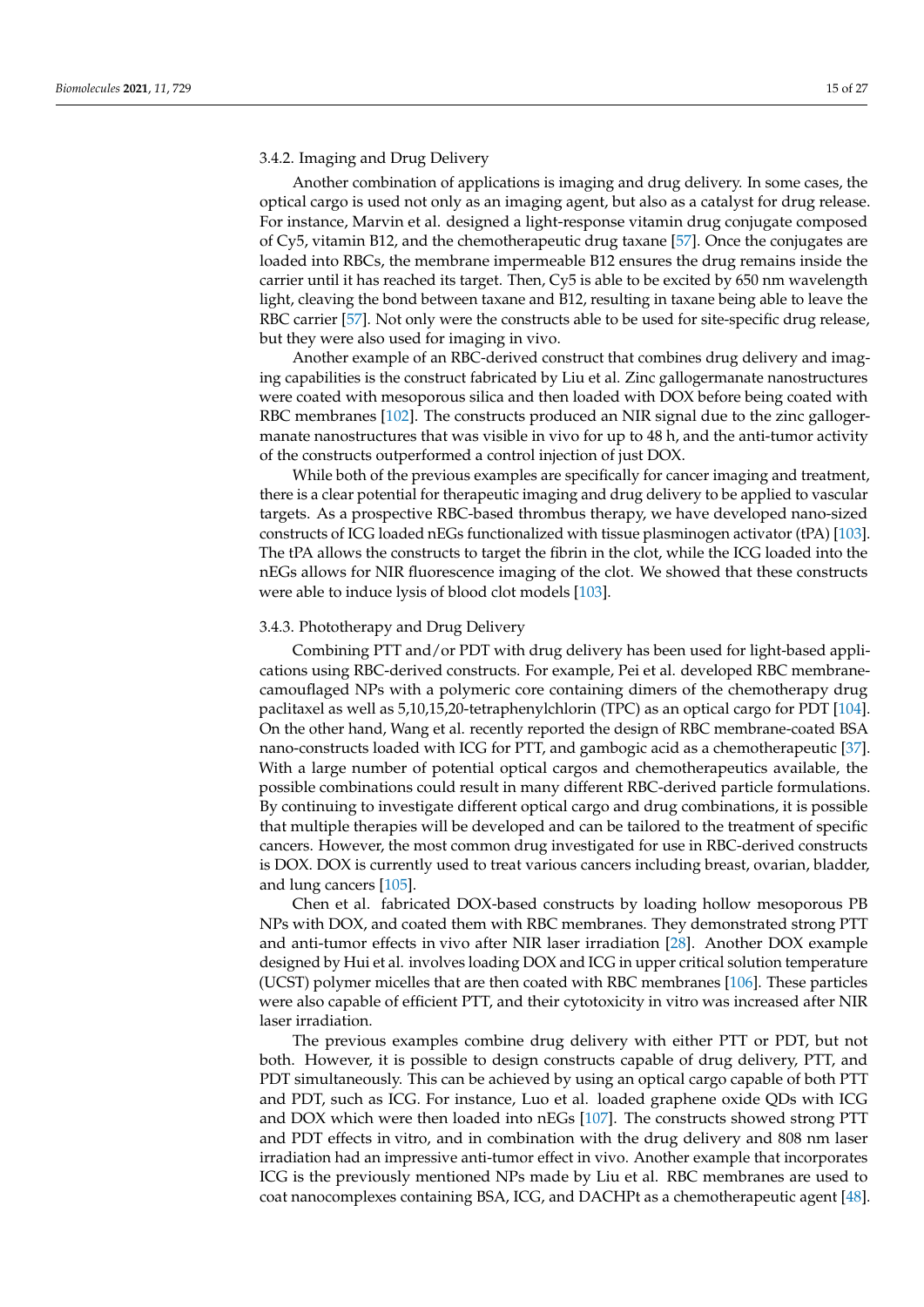The particles were capable of in vitro hyperthermia and ROS generation after NIR laser irradiation, and demonstrated efficient anti-tumor and anti-metastatic abilities in vivo. The authors note that the drug release was enhanced by the NIR laser irradiation, which suggests that the drug release mechanism is mediated by light activation [48].

All of these examples illustrate the powerful cancer applications that use light-based RBC-derived constructs for combined phototherapy and drug delivery. However, there are also examples of phototherapy and drug delivery constructs being used for other potential clinical applications. Shao et al. have developed Janus-type polymeric micromotors coated with RBC membranes capable of being directed to thrombus sites using NIR light irradiation [108]. Here, the core of the construct is a capsule made of heparin and chitosan that is partially coated in gold before encapsulation in nEGs. NIR laser irradiation of the gold coating led to a temperature gradient around the construct, enabling its directed motion using a thermophoretic effect [108]. In addition to using NIR light to induce directed movement of the constructs, the NIR light was able to induce photothermal destruction of thrombus models. The generated heat also mediated the release of heparin from the constructs to aid in thrombolysis. This example demonstrates that in addition to having great promise in the realm of cancer treatments, light-based RBC-derived constructs can be designed for phototherapy and drug delivery for vascular applications.

#### 3.4.4. Imaging, Phototherapy, and Drug Delivery

As previously mentioned, a common method for increasing the number of applications a construct can be used for includes using optical cargos capable of more than one application. By carefully choosing an optical cargo that can be used for imaging and phototherapy and combining it with a drug, some light-based RBC-derived constructs can be used for imaging, phototherapy, and drug delivery simultaneously. Here, it is very common to choose an organic molecule as the optical cargo. As previously mentioned, Ye et al. engineered constructs where the chemo-drug HCPT and ICG co-assembled NPs are coated with RBC membranes. Here, ICG is used for fluorescent imaging after NIR laser irradiation, as well as PTT. The generated heat disrupts the construct's membrane, causing the release of the HCPT [27]. Similarly, Su et al. developed mesoporous silica NPs co-loaded with DOX and the NIR dye Ce6 coated with RBC membranes [109]. After laser irradiation, Ce6 was not only able to serve as a fluorescent probe, but also resulted in the generation of ROS. The authors hypothesized that the ROS generation could not only destroy tumor cell membranes, but the EG membranes as well, leading to the release of DOX from the construct.

PB NPs are another common optical cargo for constructs that can be used for imaging, phototherapy, and drug delivery. Liu et al. have demonstrated that hollow mesoporous PB NPs can be loaded with the chemotherapeutic gamabufotalin before being encapsulated in RBC membranes [110]. After 808 nm laser irradiation the constructs were capable of being used for NIR fluorescence imaging as well as displaying effective anti-tumor activity from the PTT and drug delivery [110].

It is important to note that since many optical cargos are capable of being used for more than one light-based application, it is possible that some constructs are capable of being used for imaging, phototherapy, and drug delivery, despite only being designed for one or two of those applications. For instance, since ICG has been used for imaging, PTT, and PDT [111], constructs fabricated with ICG can potentially be used for all three applications even if they were only initially designed for one. Therefore, many light-based RBC-derived constructs are inherently endowed with multifunctionality, representing a promising treatment platform that has been particularly studied for cancer applications.

# *3.5. Specific Considerations for Targeting Cancer Cells*

PDT and PTT are two of the more common light-based treatment modalities involving RBC-derived particles. Both PDT and PTT are being heavily investigated for their use in the treatment of cancer [112], so it follows that a large number of light-based RBC-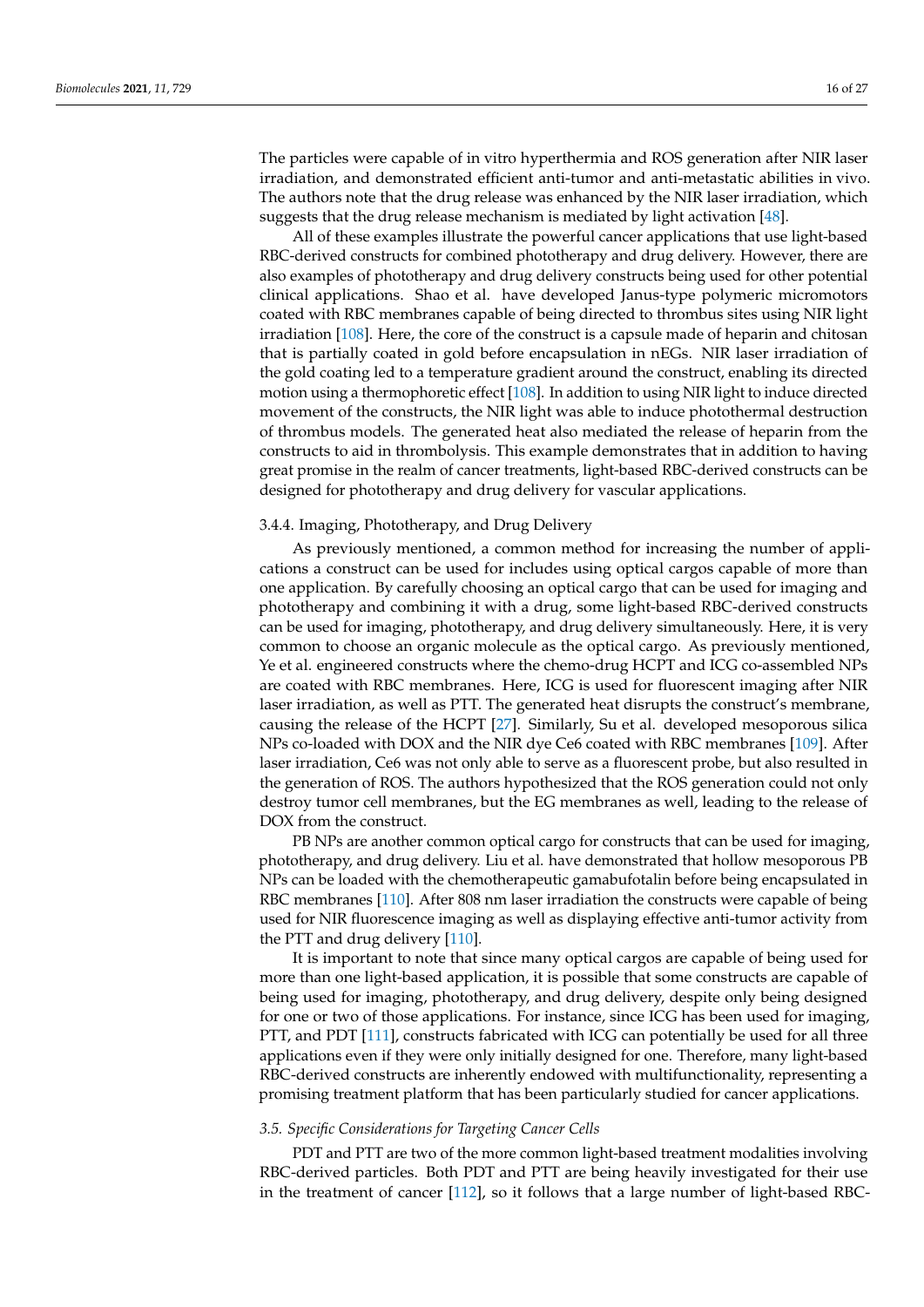derived platforms are designed specifically for applications in the treatment of various cancers. There is a recent review by Sun et al. that covers a number of different RBCderived formulations explicitly fabricated for the treatment of cancer [13], with a focus on platforms that involve the various functionalization methods for conferring NPs with targeting capabilities. In addition, RBC-derived constructs have also been extensively reviewed for their drug delivery abilities  $[4,6–8,10]$ , including their utility in drug delivery for anti-tumor applications [113].

In order for RBC-derived constructs to have any anti-cancer efficacy they need to be able to reach their target efficiently. Targeting various types of cancer cells can be accomplished using multiple techniques during the design phase for engineering of RBCderived particles. For instance, a majority of these formulations are on the nano-scale, meaning they are capable of passively targeting cancer cells via the enhanced permeability and retention (EPR) effect [114]. Tumor vasculature is abnormal and hyperpermeable [115], which enables NPs to more readily accumulate in tumors compared to healthy tissues. While many constructs rely only on the EPR effect in order to ensure cancer targeting, the EPR effect has been shown to be heterogeneous in humans [116]. Researchers have therefore started to employ various functionalization methods to bestow their constructs with more active targeting capabilities, bypassing the need for passive targeting via the EPR effect. Based on our review of the literature, a common method for functionalizing RBC membranes involves DSPE-PEG-χ lipid insertion. As previously mentioned, DSPE is able to insert itself into the lipid bilayer of the RBC membranes, resulting in the desired functional group,  $\chi$ , being attached to the surface of the RBC membranes. Common functional groups include folate or folic acid (FA), which is able to target folate receptors overexpressed on a number of different cancer cells [117,118]; as well as various formulations of RGD peptides, which are able to selectively bind to  $\alpha_V\beta_3$  integrins [119], which are also expressed on some tumor cells [120]. Examples of light-based RBC-derived constructs that are functionalized via DSPE lipid insertion are listed in Table 2.

**Table 2.** Examples of optical RBC-derived constructs functionalized using DPSE lipid insertion.

| <b>Optical Cargo</b>                      | <b>Targeting Moiety</b>                                                                   | <b>Target</b>                                       | Reference |
|-------------------------------------------|-------------------------------------------------------------------------------------------|-----------------------------------------------------|-----------|
| Upconversion Nanoparticles (UCNPs)        | Folate                                                                                    | Folate receptors                                    | $[30]$    |
| <b>UCNPs</b>                              | Triphenylphosphonium cation                                                               | Mitochondria                                        | $[30]$    |
| Gold Nanocages                            | Anti-epithelial cell adhesion molecule (EpCam) antibodies                                 | EpCam                                               | $[38]$    |
| <b>UCNPs</b>                              | Folate                                                                                    | Folate receptors                                    | $[42]$    |
| Indocyanine Green (ICG)                   | Anti-human epidermal growth receptor (HER2) antibodies                                    | HER <sub>2</sub>                                    | $[45]$    |
| ICG                                       | cRGD pentapeptide                                                                         | $\alpha$ <sub>v</sub> $\beta$ <sub>3</sub> integrin | $[48]$    |
| ICG-Bovine Serum Albumin (BSA)            | RGD peptide                                                                               | $\alpha$ <sub>v</sub> $\beta$ <sub>3</sub> integrin | [62]      |
| ICG-BSA, UCNPs, Rose Bengal (RB)          | RGD peptide functionalized UCNPs                                                          | $\alpha$ <sub>v</sub> $\beta$ <sub>3</sub> integrin | $[72]$    |
| ICG                                       | Folic acid                                                                                | Folate receptors                                    | $[107]$   |
| Prussian Blue (PB) Nanoparticles (NPs)    | Hyaluronic acid                                                                           | CD44 receptors                                      | $[110]$   |
| <b>Black Phosphorus NPs</b>               | YSA peptide                                                                               | Ephrin-A2 receptors                                 | $[121]$   |
| ICG                                       | Angiopep-2 peptide                                                                        | Lipoprotein receptor-related<br>proteins receptors  | $[122]$   |
| Spheric and Cubic Hollow Mesopores PB NPs | Folic acid                                                                                | Folate receptors                                    | $[123]$   |
| ICG                                       | Erythropoietin-production human hepatocellular (Eph) B1<br>receptor ligand binding domain | ephrin-B2 ligands                                   | $[124]$   |

While relatively few functionalized RBC-derived constructs have been developed for light-based imaging and therapy, almost all of them have been designed for cancer applications. For example, Luo et al. designed RBC-derived ICG and DOX-containing NPs for the chemo-PPT of cervical cancer [107]. After functionalizing the NPs with FA, the researchers observed a significant improvement in the tumor accumulation of their constructs. We have functionalized ICG-nEGs with folate, and used them for NIR fluorescence imaging of intraperitoneal ovarian tumors in mice. Our results indicated that there was greater accumulation of folate-functionalized ICG-nEGs (folate-ICG-nEGs) in tumors as compared to ICG-nEGs (Figure 7).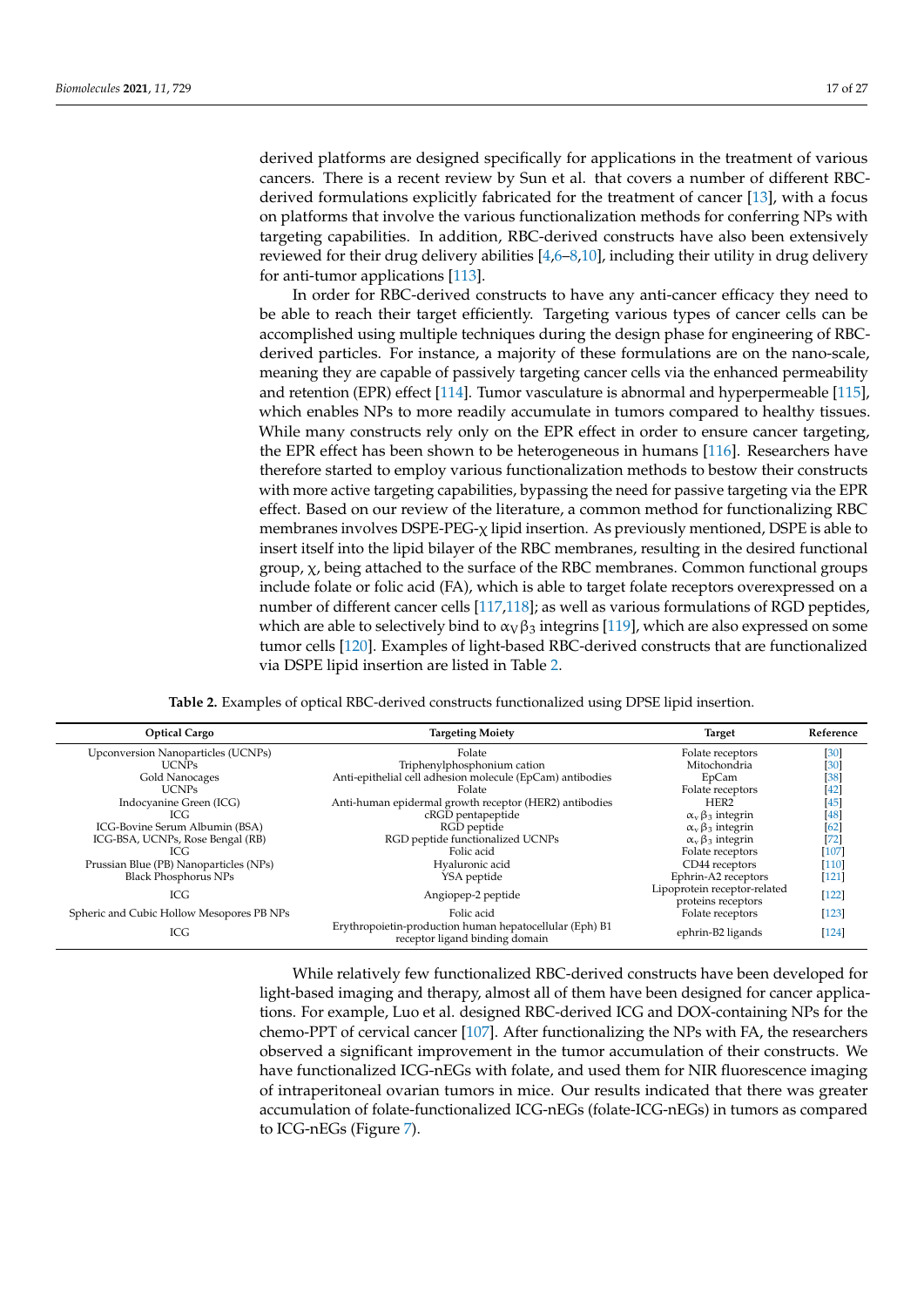

**Figure 7.** (**A**) Open-abdomen whole-body NIR fluorescence images of immunodeficient mice inoculated with intraperitoneal SKOV ovarian cancer cells at 24 h post-intravenous administration of ICG-nEGs, or folate-functionalized ICG-nEGs (folate-ICG-nEGs). Images are falsely colors with the emission intensity scale shown on the right side. White arrows point to the tumors. (**B**) Corresponding images of the extracted organs and tumors from each mouse. (**C**) Average fluorescence emission intensity normalized to weight of each tumor, and subsequently averaged among the number of homogenized tumors ( $n = 3$  tumors from three different animals). Asterisk indicates a statistically significant difference ( $p < 0.05$ ). For imaging of the whole body, and the extracted organs and tumors, photoexcitation wavelength was  $710 \pm 25$  nm, and emission > 785 nm was recorded. Homogenized tumors were photoexcited at 720 nm, and emission in 735–900 nm band was recorded.

Other groups have also been able to use functionalization to improve the targeting ability of micro-sized constructs that would not be able to rely on the EPR effect for tumor accumulation. Wang et al. functionalized RBCs with UCNPs coated in RGD peptides and demonstrated that the RGD peptides supplied their constructs with tumor targeting abilities in vivo [72].

In addition to functionalization, other targeting methods include the application of various stimuli, including magnetic and acoustic fields. For instance, Gao et al. showed that RBC membrane-wrapped particles containing  $Fe<sub>3</sub>O<sub>4</sub>$  NPs and ICG could be propelled using an acoustic field, and that the direction of these particles could be controlled using a magnetic field for the targeted delivery of ICG for PDT [49]. Other groups have shown that loading RBC membrane-derived particles with magnetic mesoporous silica NPs [125],  $Fe<sub>3</sub>O<sub>4</sub>@Cu<sub>2-x</sub>S NPs [126],$  and  $Fe<sub>3</sub>O<sub>4</sub> NPs [23]$  increased the tumor uptake of the particles when combined with the application of a magnetic field.

Another recently developed targeting method is combining the RBC membranes with the membranes of other cells to create hybrid membrane coatings. Liu et al. combined RBC membranes and platelet membranes and showed that constructs derived from those hybrid membranes had more tumor accumulation compared to constructs fabricated from just RBC membranes or platelet membranes [127]. The platelet membranes give the constructs the ability to target microthrombi, which are created when NIR light is applied to the tumor, resulting in the enhanced tumor accumulation. Jiang et al., has also had success in enhancing tumor targeting by combining RBC membranes with MCF-7 cancer membranes to coat melanin NPs [128]. They showed that the membrane of cancer cells could be used for the homotypic targeting of MCF-7 cancer cells and showed enhanced tumor PTT when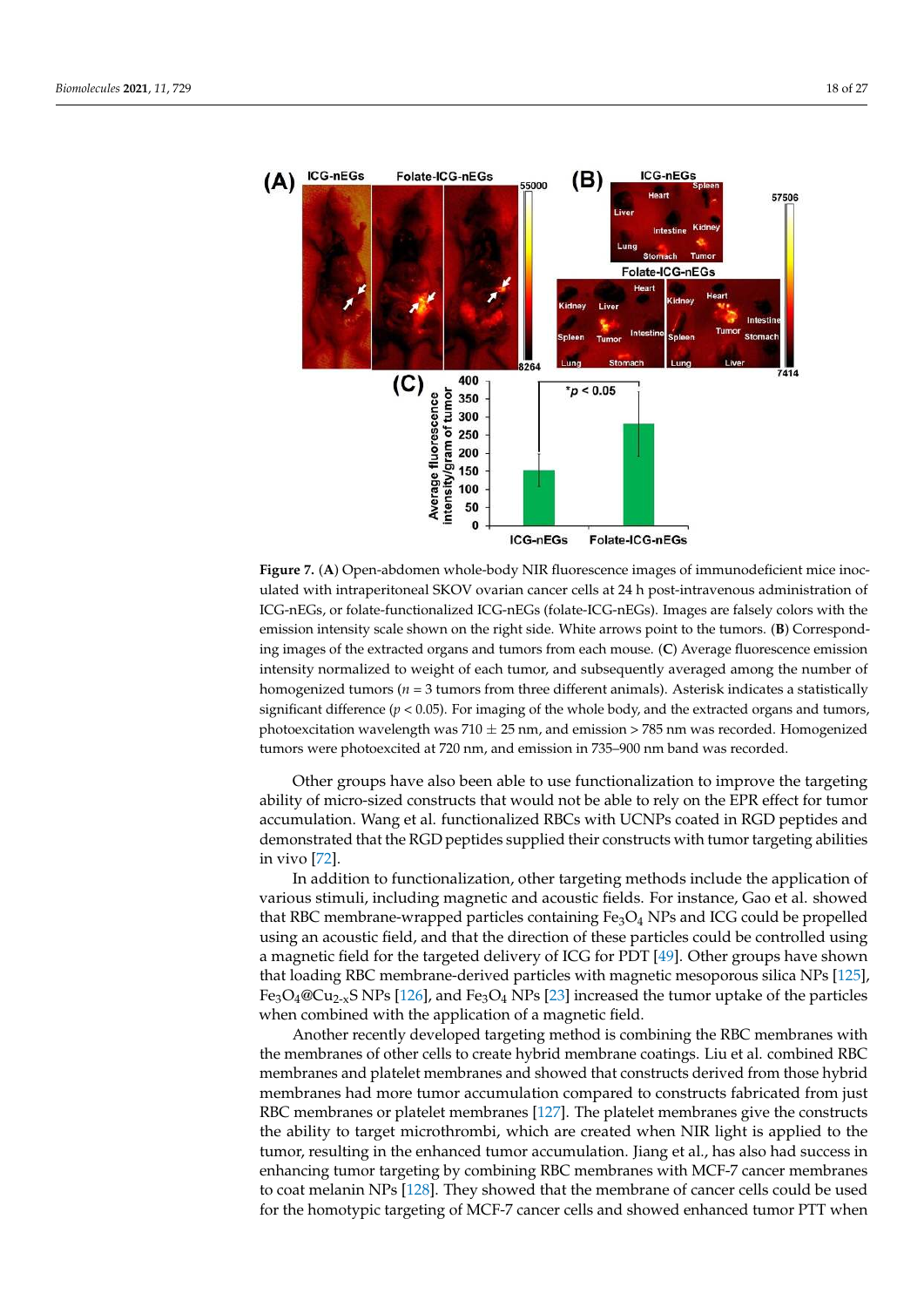the RBC:MCF-7 membrane ratio was 1:1. Wang et al. also used cancer cell membranes to make hybrid membranes when they fused RBC membranes with melanoma B16-F10 cell membranes to coat copper sulfide (CuS) NPs [19]. They reported that the combination of the two cell membranes allowed for greater tumor accumulation of the CuS NPs compared to NPs coated with just one type of membrane. Overall, there are a number of different promising methods for endowing RBC-derived light-based constructs with the ability to target cancer cells. Since the field is still fairly young more targeting methods will undoubtably arise as researchers continue to push the boundaries of the field.

# **4. Trends in Biocompatibility and Toxicology**

Overall, the in vitro results for studies with RBC-derived constructs that utilize light have been very promising. However, in vivo results will ultimately be more important for clinical translation and will be the focus of our discussion. There are a number of different experiments that researchers have been conducting in order to determine not only the efficacy of RBC-derived constructs, but also their biocompatibility. For instance, Wan et al. reported that after a series of injections of their RBC-derived constructs, there was no significant change in the mouse body weight, and there was no visible damage in the mouse organs as shown by histology [129]. Monitoring the mouse body weight and examining the organ histology are only two of the methods researchers use to determine the biocompatibility of drug delivery vehicles. Hematological profiling, such as white and red blood cell counts, mean corpuscular volume, hemoglobin, hematocrit, and platelet counts, is another method. We recently demonstrated that injection of micro- and nano-sized RBC-derived constructs did not result in any of the mentioned blood parameters being outside the normal range [46]. In addition, we demonstrated that RBC-derived particles had minimal effects on hepatic (alanine aminotransferase (ALT), aspartate aminotransferase (AST), and alkaline phosphatase (ALP)) and renal (urea nitrogen and creatinine) function assays.

While many of these tests are conducted in healthy mice, they can also be done in disease models, such as cancer, to demonstrate the effectiveness of the RBC-derived constructs for their designed application. For instance, Liu et al. showed that tumor bearing mice showed no organ damage after injections of their RBC-derived constructs with and without laser irradiation, but also showed that the damage to tumor tissue increased when the particles were combined with laser irradiation, as shown by histology [20]. Another example is the work done by Pei et al., where they showed that in tumor bearing mice, their RBC-derived constructs combined with laser irradiation led to no significant changes in mouse body weight, as well as no damage to organs, and without change in ALT, AST, uric acid, urea, and creatinine serum levels [104].

A majority of the in vivo results have focused on the biodistribution of the RBCderived particles, and signs of toxicity. However, there have been few studies to assess the immunogenicity of RBC-derived particles. One example is the work done by He et al., where they evaluated the serum levels of cytokines interleukin (IL)-6, IL-12, and tumor necrosis factor (TNF)-α between 24 and 72 h after injection of RBC-derived particles. They reported that the RBC coated constructs did not induce elevated levels of the investigated cytokines compared to a control injection at any of the time points [26]. Sun et al. also showed that injections of their RBC-derived constructs did not induce elevated blood serum levels of TNF- $\alpha$  for up to 7 days post-injection compared to a control [67].

However, these studies did not examine the immediate immune responses, nor the effects of multiple injections of RBC-derived platforms. Rao et al. assessed the IgM and IgG levels in blood samples of mice that had received two injections of their NPs, and showed that there were no differences in the IgM and IgG levels compared to mice that had received one injection of the NPs, suggesting that the adaptive immune system had not been activated [130]. We have also recently investigated the acute innate immune response to intravenous administration of nano- and micro-sized particles derived from mice RBCs and containing ICG in healthy mice. We found that the nano-sized particles, in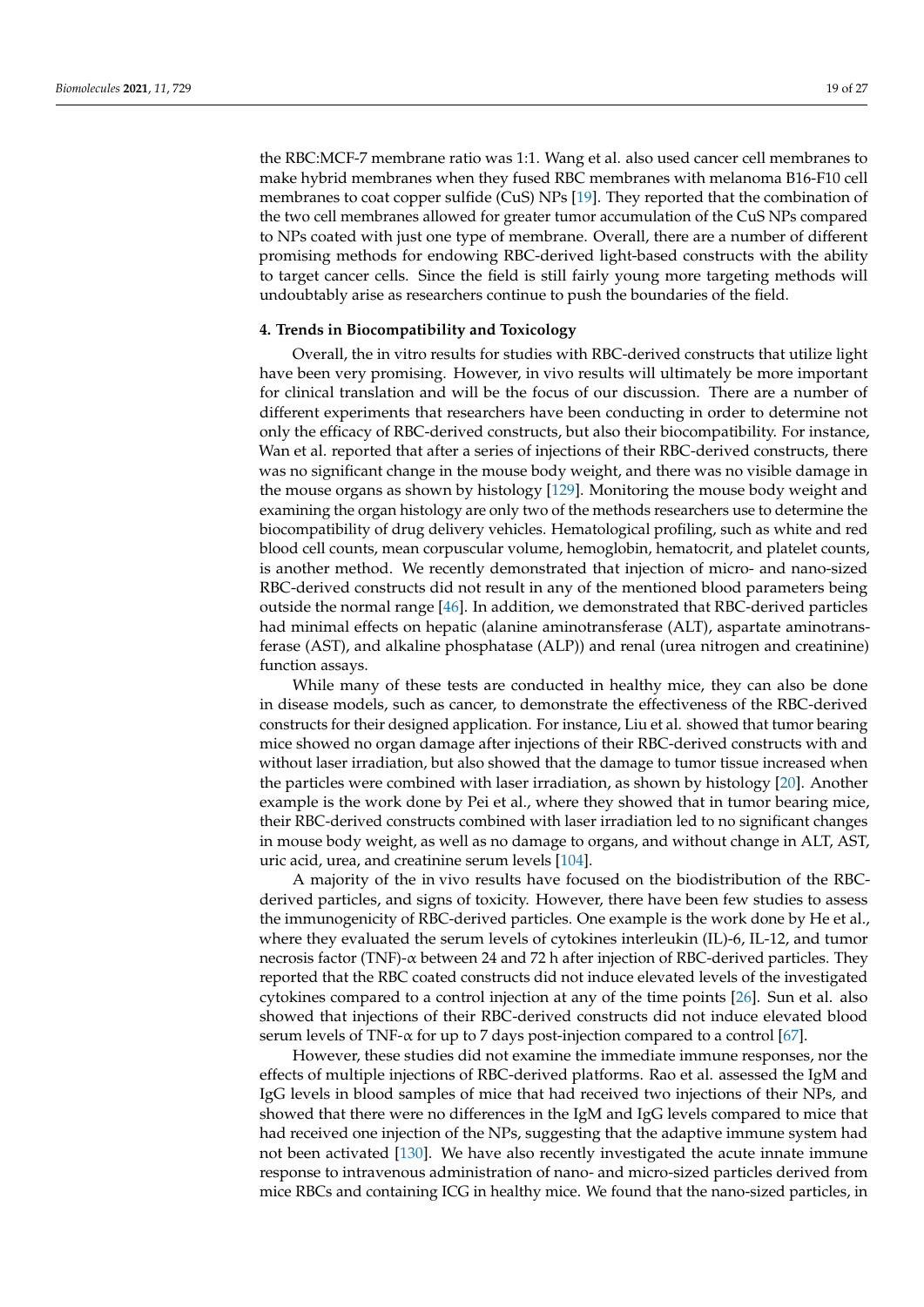general, were associated with production of higher levels of the cytokines IL-6, TNF- $\alpha$ , and monocyte chemoattractant protein (MCP)-1 as compared to those produced in response to micro-sized particles, but lower than the levels induced by the immunogenic agent, lipopolysaccharide, within 6 h of injection [131]. We also showed that a second injection of these particles did not induce significantly elevated levels of these cytokines, which further suggests that RBC-derived particles do not activate the adaptive immune system. Therefore, there is a need for more research into the immunogenicity of RBC-derived particles, particularly when looking at the effect of multiple injections of the particles.

# **5. Outlook and Future Directions**

Combining RBC delivery systems with light-based treatment modalities is an exciting field that is still being developed. Constructs are able to be designed in a number of different ways, allowing for them to be tailored to specific targets for seemingly endless applications. We have broadly divided light-based RBC-derived constructs into two main categories: constructs that use an RBC membrane as a coating, and constructs that use the RBC, EG, or nEG as a carrier. Deriving the constructs from RBCs endows their cargos with capabilities for delayed recognition and removal by the immune system, as well as the potential for increased circulation time. In addition, numerous methods have been employed to give RBC-derived constructs targeting capabilities. These methods include functionalizing the constructs with a targeting moiety; using cargos that can have their motion directed using light, magnetic fields, or acoustic fields; and combing RBC membranes with other cell membranes capable of specific interactions with the target.

Many of the studies discussed above have demonstrated that RBC-derived constructs are effective for light-based theranostics, particularly for cancer imaging, phototherapy, and drug delivery. However, we have also highlighted the potential for light-based RBCderived constructs to be used in vascular applications as well. In addition, a majority of the studies suggest that these constructs have excellent biocompatibility as well as low toxicity. However, the field is still fairly young, and before many of these constructs can be used in a clinical setting, there is still a large amount of work to be done. For example, researchers are just beginning to probe the potential immune interactions of these constructs. While results are promising, understanding the potential immune response to any of these constructs is necessary before clinical translation can be realized.

Other important considerations in development of RBC-derived constructs for clinical translation relate to biochemical and mechanical integrity of the particles. In particular, during the fabrication process, flip-flopping of PS from the inner to the outer leaflet of the membrane bilayer can subsequently trigger recognition and phagocytosis by macrophages. PS surface exposure is also considered as an "eat-me" signal associated with removal of senescent RBCs by spleen macrophages. Using flow cytometry, we have determined that majority of ICG-EGs (~56% of particles) were PS-positive (Figure 8). One approach employed by our group to minimize flip-flopping of PS is to enrich the membrane of the RBC-derived particles with cholesterol. Our results indicate that this method is effective in retaining the PS within the inner leaflet of the membrane, and can reduce the fraction of PS-positive ICG-EGs to approximately 5% (Figure 8).

Normal RBCs are highly deformable structures that repeatedly pass though narrow capillaries. The adhesion between the membrane bilayer and the cytoskeleton is essential for the mechanical integrity of RBCs, and is provided by linkages between the intracellular domains of membrane proteins and spectrin-based cytoskeletal network. Band 3 and RhAG are important membrane proteins that link to spectrin via ankyrin. Binding of PS to cytoskeletal proteins and the spectrin network also contributes to the mechanical stability and deformability of normal RBCs. Changes in the mechanical integrity and shape of RBCs when converting them into cargo carriers can influence their biodistribution and longevity in circulation. Mechanical characterization of RBC-based constructs is another important area of future research.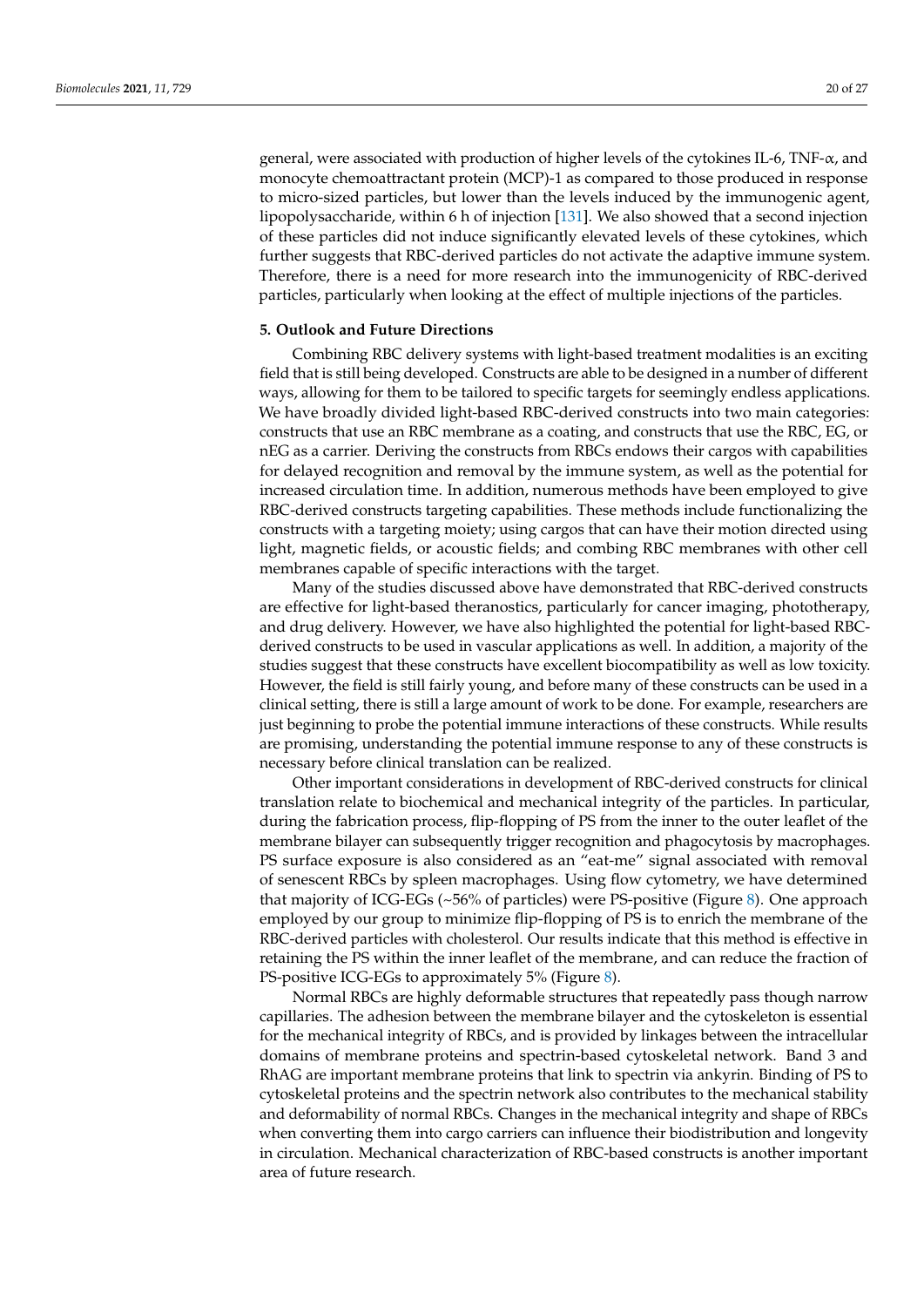

# Phosphatidylserine

**Figure 8.** Quantification of PS on the outer leaflet of (**A**) ICG-EGs (negative control), (**B**) cholesterol-depleted ICG-EGs (c<sup>-</sup>-ICG-EGs) (positive control), and (C) cholesterol-enriched ICG-EGs (c<sup>+</sup>-ICG-EGs). Particles were fabricated using human RBCs, and loaded with ICG in hypotonic buffer. We show representative dot plots of side scattering vs. fluorescence emission of AlexaFluor 488-labeled annexin V, which targets surface-exposed PS. Boxed regions correspond to PS-positive particles. The indicated percentages refer to the fraction of the particles in the sample population that are PS-positive, and represent the average of four measurements on each sample.

> Using materials that are already approved for human use by the U.S. Food and Drug administration, such as ICG and MB [132], may help accelerate approval for human studies. Other potential challenges to clinical translation are recently reviewed by Singh et al. and include difficulties with scaling production from a small academic lab to an industrial scale, and thoroughly understanding the potential side effects of a construct, including its cyto-, immuno-, and genotoxicity [133]. In addition, the constructs need to be fabricated in sterile environments using only materials approved for human use (i.e., materials that are not labeled "For Research Use Only").

> Many of the light-based RBC-derived constructs highlighted here have frequently only been used in small-animal models that demonstrate the effectiveness of the constructs for light-based applications. Therefore, there is a large need for more research into the biological interactions of the constructs involving larger animals to not only demonstrate efficacy, but also evaluate biodistribution, immunogenicity, and biocompatibility. In addition, more effort needs to be given to standardizing the methods for fabricating these constructs. Overall, the field of light-based RBC-derived constructs is very promising. New constructs are constantly being developed, increasing the potential for new therapeutics for ultimate clinical translation in a safe and reproducible manner.

> **Author Contributions:** Conceptualization, B.A. and T.H.; funding acquisition, B.A. and R.V.; formal analysis, T.H., R.V., C.-H.L., J.C.T., J.M.B. and B.A.; investigation, all authors; methodology, all authors; project administration, B.A.; resources, B.A.; supervision, B.A.; validation, all authors; writing—original draft preparation, T.H.; writing—review and editing, all authors. All authors have read and agreed to the published version of the manuscript.

> **Funding:** This study was supported in parts by grants from the U.S. National Institute of Arthritis and Musculoskeletal and Skin Diseases (R01-AR068067), the U.S. National Cancer Institute (1R43CA210715-01A1), and the U.S. National Science Foundation (CBET-1509218).

**Institutional Review Board Statement:** Not applicable.

**Informed Consent Statement:** Not applicable.

**Data Availability Statement:** Not applicable.

**Acknowledgments:** We acknowledge the support provided by the Proteomics Core of the Institute for Integrative Genome Biology at University of California, Riverside.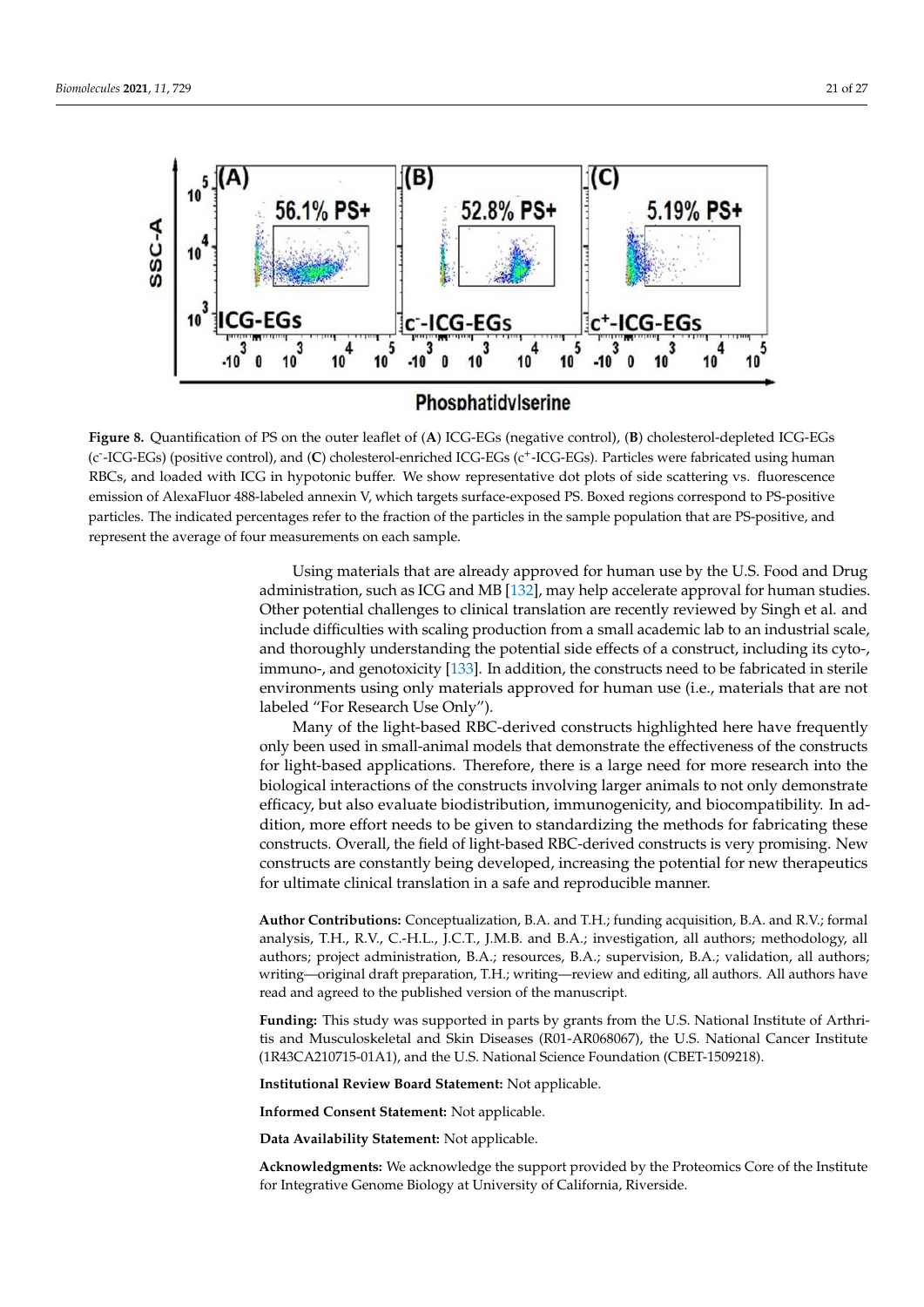**Conflicts of Interest:** Author B.A. has a financial interest in Radoptics LLC, which is pursuing the commercial development of the particles reported in this manuscript. This interest did not interfere with the scientific work, judgement, or objectivity of the investigators with regard to the experimental procedures, analyses, reporting, and interpretation of results, or any other aspect of the study. All the remaining authors declare that they have no conflicts of interest. Author R.V. is now with the Department of Bioscience and Bioengineering, Indian Institute of Technology, Jodhpur, India.

#### **References**

- 1. Pattni, B.S.; Torchilin, V.P. Targeted Drug Delivery Systems: Strategies and Challenges. In *Targeted Drug Delivery : Concepts and Design*; Devarajan, P.V., Jain, S., Eds.; Advances in Delivery Science and Technology; Springer International Publishing: Cham, Switzerland, 2015; pp. 3–38. ISBN 978-3-319-11355-5.
- 2. Yoo, J.-W.; Irvine, D.J.; Discher, D.E.; Mitragotri, S. Bio-Inspired, Bioengineered and Biomimetic Drug Delivery Carriers. *Nat. Rev. Drug Discov.* **2011**, *10*, 521–535. [CrossRef]
- 3. Sier, V.Q.; de Vries, M.R.; van der Vorst, J.R.; Vahrmeijer, A.L.; van Kooten, C.; Cruz, L.J.; de Geus-Oei, L.-F.; Ferreira, V.; Sier, C.F.M.; Alves, F.; et al. Cell-Based Tracers as Trojan Horses for Image-Guided Surgery. *Int. J. Mol. Sci.* **2021**, *22*, 755. [CrossRef]
- 4. Han, X.; Wang, C.; Liu, Z. Red Blood Cells as Smart Delivery Systems. *Bioconjug. Chem.* **2018**, *29*, 852–860. [CrossRef]
- 5. Ihler, G.M.; Glew, R.H.; Schnure, F.W. Enzyme Loading of Erythrocytes. *Proc. Natl. Acad. Sci. USA* **1973**, *70*, 2663–2666. [CrossRef] [PubMed]
- 6. Koleva, L.; Bovt, E.; Ataullakhanov, F.; Sinauridze, E. Erythrocytes as Carriers: From Drug Delivery to Biosensors. *Pharmaceutics* **2020**, *12*, 276. [CrossRef] [PubMed]
- 7. Muzykantov, V.R. Drug Delivery by Red Blood Cells: Vascular Carriers Designed by Mother Nature. *Expert Opin. Drug Deliv.* **2010**, *7*, 403–427. [CrossRef] [PubMed]
- 8. Hu, C.-M.J.; Fang, R.H.; Zhang, L. Erythrocyte-Inspired Delivery Systems. *Adv. Healthc. Mater.* **2012**, *1*, 537–547. [CrossRef] [PubMed]
- 9. Zarrin, A.; Foroozesh, M.; Hamidi, M. Carrier Erythrocytes: Recent Advances, Present Status, Current Trends and Future Horizons. *Expert Opin. Drug Deliv.* **2014**, *11*, 433–447. [CrossRef] [PubMed]
- 10. Villa, C.H.; Seghatchian, J.; Muzykantov, V. Drug Delivery by Erythrocytes: "Primum Non Nocere". *Transfus. Apher. Sci. Off. J. World Apher. Assoc. Off. J. Eur. Soc. Haemapheresis* **2016**, *55*, 275–280. [CrossRef] [PubMed]
- 11. Villa, C.H.; Anselmo, A.C.; Mitragotri, S.; Muzykantov, V. Red Blood Cells: Supercarriers for Drugs, Biologicals, and Nanoparticles and Inspiration for Advanced Delivery Systems. *Adv. Drug Deliv. Rev.* **2016**, *106*, 88–103. [CrossRef] [PubMed]
- 12. Villa, C.H.; Cines, D.B.; Siegel, D.L.; Muzykantov, V. Erythrocytes as Carriers for Drug Delivery in Blood Transfusion and Beyond. *Transfus. Med. Rev.* **2017**, *31*, 26–35. [CrossRef]
- 13. Sun, D.; Chen, J.; Wang, Y.; Ji, H.; Peng, R.; Jin, L.; Wu, W. Advances in Refunctionalization of Erythrocyte-Based Nanomedicine for Enhancing Cancer-Targeted Drug Delivery. *Theranostics* **2019**, *9*, 6885–6900. [CrossRef] [PubMed]
- 14. Antonelli, A.; Sfara, C.; Magnani, M. Intravascular Contrast Agents in Diagnostic Applications: Use of Red Blood Cells to Improve the Lifespan and Efficacy of Blood Pool Contrast Agents. *Nano Res.* **2017**, *10*, 731–766. [CrossRef]
- 15. Wu, Z.; de Ávila, B.E.-F.; Martín, A.; Christianson, C.; Gao, W.; Kun Thamphiwatana, S.; Escarpa, A.; He, Q.; Zhang, L.; Wang, J. RBC Micromotors Carrying Multiple Cargos towards Potential Theranostic Applications. *Nanoscale* **2015**, *7*, 13680–13686. [CrossRef] [PubMed]
- 16. Guo, X.; Zhang, Y.; Liu, J.; Yang, X.; Huang, J.; Li, L.; Wan, L.; Wang, K. Red Blood Cell Membrane-Mediated Fusion of Hydrophobic Quantum Dots with Living Cell Membranes for Cell Imaging. *J. Mater. Chem. B* **2016**, *4*, 4191–4197. [CrossRef]
- 17. Li, C.; Yang, X.-Q.; An, J.; Cheng, K.; Hou, X.-L.; Zhang, X.-S.; Hu, Y.-G.; Liu, B.; Zhao, Y.-D. Red Blood Cell Membrane-Enveloped O2 Self-Supplementing Biomimetic Nanoparticles for Tumor Imaging-Guided Enhanced Sonodynamic Therapy. *Theranostics* **2020**, *10*, 867–879. [CrossRef]
- 18. Delcea, M.; Sternberg, N.; Yashchenok, A.M.; Georgieva, R.; Bäumler, H.; Möhwald, H.; Skirtach, A.G. Nanoplasmonics for Dual-Molecule Release through Nanopores in the Membrane of Red Blood Cells. *ACS Nano* **2012**, *6*, 4169–4180. [CrossRef] [PubMed]
- 19. Wang, D.; Dong, H.; Li, M.; Cao, Y.; Yang, F.; Zhang, K.; Wenhao, D.; Wang, C.; Zhang, X. Erythrocyte–Cancer Hybrid Membrane Camouflaged Hollow Copper Sulfide Nanoparticles for Prolonged Circulation Life and Homotypic-Targeting Photothermal/Chemotherapy of Melanoma. *ACS Nano* **2018**, *12*, 5241–5252. [CrossRef] [PubMed]
- 20. Liu, Z.; Wang, J.; Qiu, K.; Liao, X.; Rees, T.W.; Ji, L.; Chao, H. Fabrication of Red Blood Cell Membrane-Camouflaged Cu2−xSe Nanoparticles for Phototherapy in the Second near-Infrared Window. *Chem. Commun.* **2019**, *55*, 6523–6526. [CrossRef]
- 21. Milanick, M.A.; Ritter, S.; Meissner, K. Engineering Erythrocytes to Be Erythrosensors: First Steps. *Blood Cells. Mol. Dis.* **2011**, *47*, 100–106. [CrossRef]
- 22. Bahmani, B.; Bacon, D.; Anvari, B. Erythrocyte-Derived Photo-Theranostic Agents: Hybrid Nano-Vesicles Containing Indocyanine Green for near Infrared Imaging and Therapeutic Applications. *Sci. Rep.* **2013**, *3*. [CrossRef] [PubMed]
- 23. Wang, L.; Chen, S.; Pei, W.; Huang, B.; Niu, C. Magnetically Targeted Erythrocyte Membrane Coated Nanosystem for Synergistic Photothermal/Chemotherapy of Cancer. *J. Mater. Chem. B* **2020**. [CrossRef]
- 24. Ren, X.; Zheng, R.; Fang, X.; Wang, X.; Zhang, X.; Yang, W.; Sha, X. Red Blood Cell Membrane Camouflaged Magnetic Nanoclusters for Imaging-Guided Photothermal Therapy. *Biomaterials* **2016**, *92*, 13–24. [CrossRef]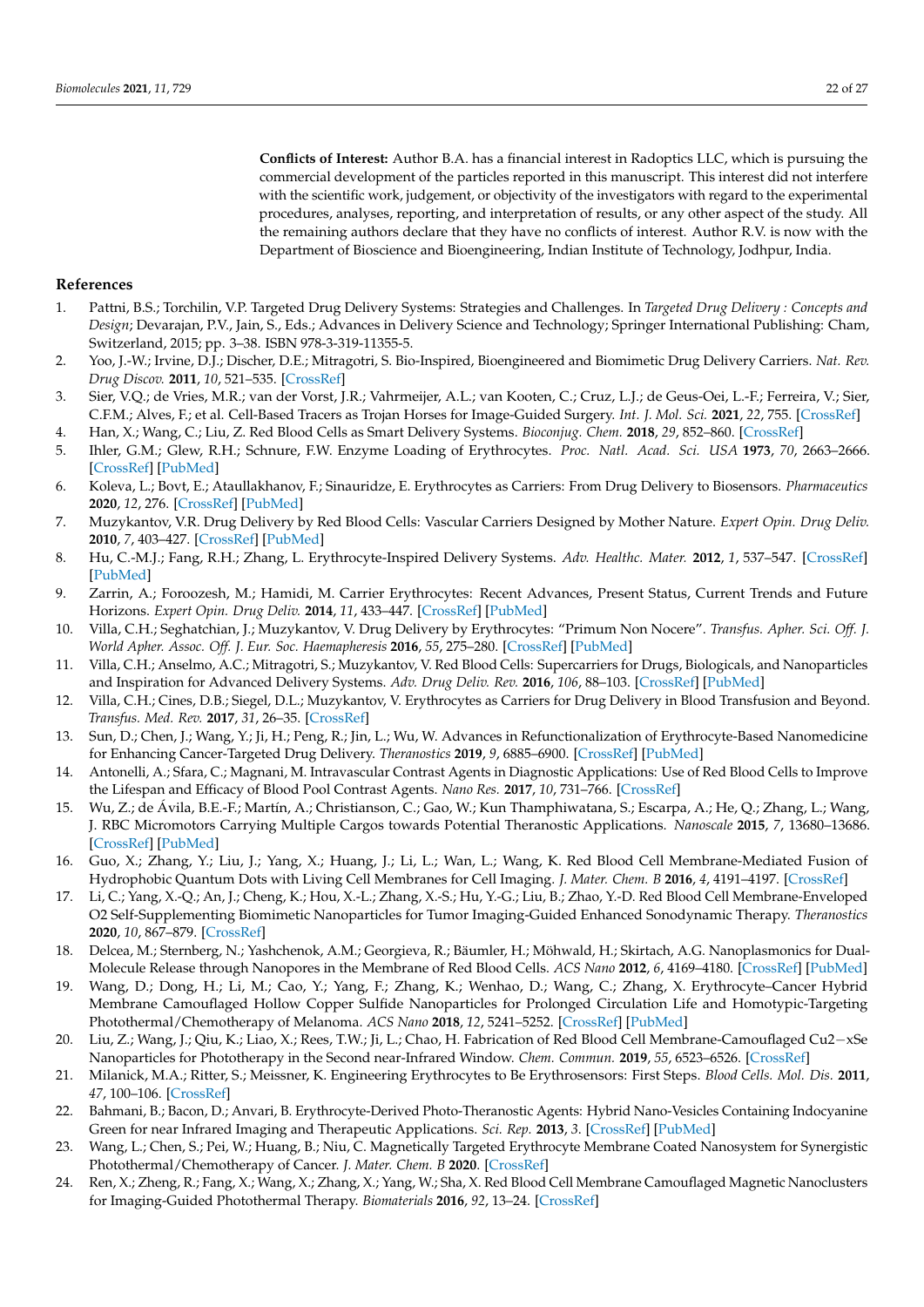- 25. Li, J.; Yao, H.; Wei, Z.; Li, X.; Mu, X.; Wu, L.; Liu, Y.; Jiang, J. Seedless Synthesis of Gold Nanorods with (+)-Catechin-Assisted and Red Blood Cell Membranes Coating as a Biomimetic Photothermal Agents. *Mater. Technol.* **2018**, *33*, 825–834. [CrossRef]
- 26. He, L.; Nie, T.; Xia, X.; Liu, T.; Huang, Y.; Wang, X.; Chen, T. Designing Bioinspired 2D MoSe2 Nanosheet for Efficient Photothermal-Triggered Cancer Immunotherapy with Reprogramming Tumor-Associated Macrophages. *Adv. Funct. Mater.* **2019**, *29*. [CrossRef]
- 27. Ye, S.; Wang, F.; Fan, Z.; Zhu, Q.; Tian, H.; Zhang, Y.; Jiang, B.; Hou, Z.; Li, Y.; Su, G. Light/PH-Triggered Biomimetic Red Blood Cell Membranes Camouflaged Small Molecular Drug Assemblies for Imaging-Guided Combinational Chemo-Photothermal Therapy. *ACS Appl. Mater. Interfaces* **2019**, *11*, 15262–15275. [CrossRef]
- 28. Chen, W.; Zeng, K.; Liu, H.; Ouyang, J.; Wang, L.; Liu, Y.; Wang, H.; Deng, L.; Liu, Y.-N. Cell Membrane Camouflaged Hollow Prussian Blue Nanoparticles for Synergistic Photothermal-/Chemotherapy of Cancer. *Adv. Funct. Mater.* **2017**, *27*, 1605795. [CrossRef]
- 29. Wang, M.; Abbineni, G.; Clevenger, A.; Mao, C.; Xu, S. Upconversion Nanoparticles: Synthesis, Surface Modification and Biological Applications. *Nanomed. Nanotechnol. Biol. Med.* **2011**, *7*, 710–729. [CrossRef]
- 30. Ding, H.; Lv, Y.; Ni, D.; Wang, J.; Tian, Z.; Wei, W.; Ma, G. Erythrocyte Membrane-Coated NIR-Triggered Biomimetic Nanovectors with Programmed Delivery for Photodynamic Therapy of Cancer. *Nanoscale* **2015**, *7*, 9806–9815. [CrossRef] [PubMed]
- 31. Yang, Q.; Xiao, Y.; Yin, Y.; Li, G.; Peng, J. Erythrocyte Membrane-Camouflaged IR780 and DTX Coloading Polymeric Nanoparticles for Imaging-Guided Cancer Photo–Chemo Combination Therapy. *Mol. Pharm.* **2019**, *16*, 3208–3220. [CrossRef] [PubMed]
- 32. Su, J.; Sun, H.; Meng, Q.; Yin, Q.; Zhang, P.; Zhang, Z.; Yu, H.; Li, Y. Bioinspired Nanoparticles with NIR-Controlled Drug Release for Synergetic Chemophotothermal Therapy of Metastatic Breast Cancer. *Adv. Funct. Mater.* **2016**, *26*, 7495–7506. [CrossRef]
- 33. Guo, P.; Huang, J.; Zhao, Y.; Martin, C.R.; Zare, R.N.; Moses, M.A. Nanomaterial Preparation by Extrusion through Nanoporous Membranes. *Small* **2018**, *14*, 1703493. [CrossRef]
- 34. Borthwick, K.A.J.; Coakley, W.T.; McDonnell, M.B.; Nowotny, H.; Benes, E.; Gröschl, M. Development of a Novel Compact Sonicator for Cell Disruption. *J. Microbiol. Methods* **2005**, *60*, 207–216. [CrossRef]
- 35. Kuo, Y.-C.; Wu, H.-C.; Hoang, D.; Bentley, W.E.; D'Souza, W.D.; Raghavan, S.R. Colloidal Properties of Nanoerythrosomes Derived from Bovine Red Blood Cells. *Langmuir* **2016**, *32*, 171–179. [CrossRef] [PubMed]
- 36. Rao, L.; Meng, Q.-F.; Bu, L.-L.; Cai, B.; Huang, Q.; Sun, Z.-J.; Zhang, W.-F.; Li, A.; Guo, S.-S.; Liu, W.; et al. Erythrocyte Membrane-Coated Upconversion Nanoparticles with Minimal Protein Adsorption for Enhanced Tumor Imaging. *ACS Appl. Mater. Interfaces* **2017**, *9*, 2159–2168. [CrossRef] [PubMed]
- 37. Wang, P.; Jiang, F.; Chen, B.; Tang, H.; Zeng, X.; Cai, D.; Zhu, M.; Long, R.; Yang, D.; Kankala, R.K.; et al. Bioinspired Red Blood Cell Membrane-Encapsulated Biomimetic Nanoconstructs for Synergistic and Efficacious Chemo-Photothermal Therapy. *Colloids Surf. B Biointerfaces* **2020**, *189*, 110842. [CrossRef]
- 38. Zhu, D.-M.; Xie, W.; Xiao, Y.-S.; Suo, M.; Zan, M.-H.; Liao, Q.-Q.; Hu, X.-J.; Chen, L.-B.; Chen, B.; Wu, W.-T.; et al. Erythrocyte Membrane-Coated Gold Nanocages for Targeted Photothermal and Chemical Cancer Therapy. *Nanotechnology* **2018**, *29*, 084002. [CrossRef] [PubMed]
- 39. Rao, L.; Meng, Q.-F.; Huang, Q.; Liu, P.; Bu, L.-L.; Kondamareddy, K.K.; Guo, S.-S.; Liu, W.; Zhao, X.-Z. Photocatalytic Degradation of Cell Membrane Coatings for Controlled Drug Release. *Adv. Healthc. Mater.* **2016**, *5*, 1420–1427. [CrossRef]
- 40. Wang, S.; Yin, Y.; Song, W.; Zhang, Q.; Yang, Z.; Dong, Z.; Xu, Y.; Cai, S.; Wang, K.; Yang, W.; et al. Red-Blood-Cell-Membrane-Enveloped Magnetic Nanoclusters as a Biomimetic Theranostic Nanoplatform for Bimodal Imaging-Guided Cancer Photothermal Therapy. *J. Mater. Chem. B* **2020**, *8*, 803–812. [CrossRef]
- 41. Peng, J.; Yang, Q.; Li, W.; Tan, L.; Xiao, Y.; Chen, L.; Hao, Y.; Qian, Z. Erythrocyte-Membrane-Coated Prussian Blue/Manganese Dioxide Nanoparticles as H2O2-Responsive Oxygen Generators To Enhance Cancer Chemotherapy/Photothermal Therapy. *ACS Appl. Mater. Interfaces* **2017**, *9*, 44410–44422. [CrossRef]
- 42. Li, M.; Fang, H.; Liu, Q.; Gai, Y.; Yuan, L.; Wang, S.; Li, H.; Hou, Y.; Gao, M.; Lan, X. Red Blood Cell Membrane-Coated Upconversion Nanoparticles for Pretargeted Multimodality Imaging of Triple-Negative Breast Cancer. *Biomater. Sci.* **2020**, *8*, 1802–1814. [CrossRef]
- 43. Jiang, Q.; Luo, Z.; Men, Y.; Yang, P.; Peng, H.; Guo, R.; Tian, Y.; Pang, Z.; Yang, W. Red Blood Cell Membrane-Camouflaged Melanin Nanoparticles for Enhanced Photothermal Therapy. *Biomaterials* **2017**, *143*, 29–45. [CrossRef] [PubMed]
- 44. Tang, J.C.; Partono, A.; Anvari, B. Near-Infrared-Fluorescent Erythrocyte-Mimicking Particles: Physical and Optical Characteristics. *IEEE Trans. Biomed. Eng.* **2019**, *66*, 1034–1044. [CrossRef]
- 45. Mac, J.T.; Nuñez, V.; Burns, J.M.; Guerrero, Y.A.; Vullev, V.I.; Anvari, B. Erythrocyte-Derived Nano-Probes Functionalized with Antibodies for Targeted near Infrared Fluorescence Imaging of Cancer Cells. *Biomed. Opt. Express* **2016**, *7*, 1311–1322. [CrossRef]
- 46. Vankayala, R.; Mac, J.T.; Burns, J.M.; Dunn, E.; Carroll, S.; Bahena, E.M.; Patel, D.K.; Griffey, S.; Anvari, B. Biodistribution and Toxicological Evaluation of Micron- and Nano-Sized Erythrocyte-Derived Optical Particles in Healthy Swiss Webster Mice. *Biomater. Sci.* **2019**, *7*, 2123–2133. [CrossRef] [PubMed]
- 47. Tang, J.C.; Vankayala, R.; Mac, J.T.; Anvari, B. RBC-Derived Optical Nanoparticles Remain Stable After a Freeze–Thaw Cycle. *Langmuir* **2020**, *36*, 10003–10011. [CrossRef]
- 48. Liu, W.; Ruan, M.; Wang, Y.; Song, R.; Ji, X.; Xu, J.; Dai, J.; Xue, W. Light-Triggered Biomimetic Nanoerythrocyte for Tumor-Targeted Lung Metastatic Combination Therapy of Malignant Melanoma. *Small* **2018**, *14*, 1801754. [CrossRef]
- 49. Gao, C.; Lin, Z.; Wang, D.; Wu, Z.; Xie, H.; He, Q. Red Blood Cell-Mimicking Micromotor for Active Photodynamic Cancer Therapy. *ACS Appl. Mater. Interfaces* **2019**, *11*, 23392–23400. [CrossRef]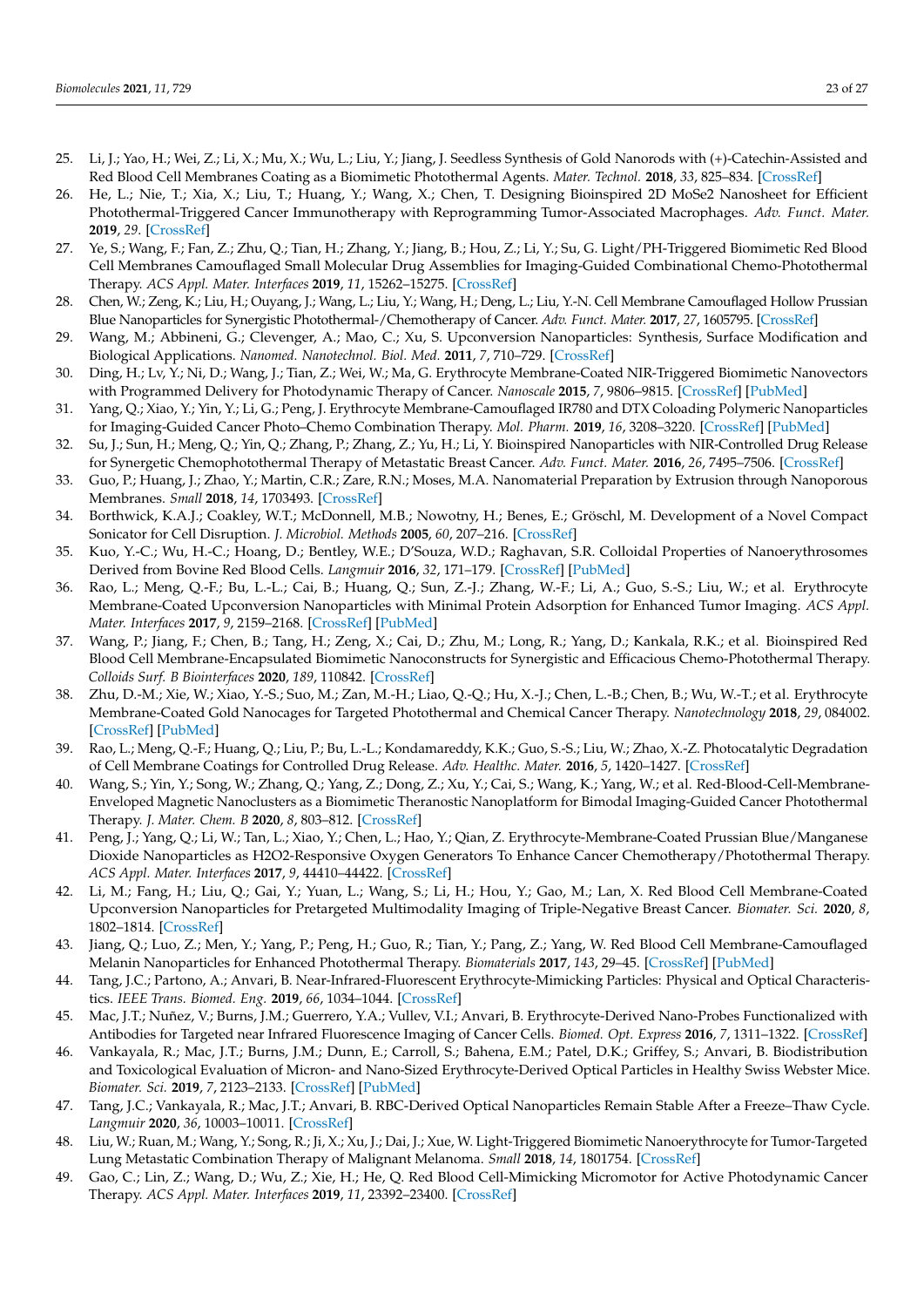- 50. Flower, R.; Peiretti, E.; Magnani, M.; Rossi, L.; Serafini, S.; Gryczynski, Z.; Gryczynski, I. Observation of Erythrocyte Dynamics in the Retinal Capillaries and Choriocapillaris Using ICG-Loaded Erythrocyte Ghost Cells. *Invest. Ophthalmol. Vis. Sci.* **2008**, *49*, 5510–5516. [CrossRef] [PubMed]
- 51. Ritter, S.C.; Milanick, M.A.; Meissner, K.E. Encapsulation of FITC to Monitor Extracellular PH: A Step towards the Development of Red Blood Cells as Circulating Blood Analyte Biosensors. *Biomed. Opt. Express* **2011**, *2*, 2012–2021. [CrossRef]
- 52. Gao, M.; Hu, A.; Sun, X.; Wang, C.; Dong, Z.; Feng, L.; Liu, Z. Photosensitizer Decorated Red Blood Cells as an Ultrasensitive Light-Responsive Drug Delivery System. *ACS Appl. Mater. Interfaces* **2017**, *9*, 5855–5863. [CrossRef] [PubMed]
- 53. Jiang, A.; Song, B.; Ji, X.; Peng, F.; Wang, H.; Su, Y.; He, Y. Doxorubicin-Loaded Silicon Nanoparticles Impregnated into Red Blood Cells Featuring Bright Fluorescence, Strong Photostability, and Lengthened Blood Residency. *Nano Res.* **2018**, *11*, 2285–2294. [CrossRef]
- 54. Chen, Z.-A.; Wu, S.-H.; Chen, P.; Chen, Y.-P.; Mou, C.-Y. Critical Features for Mesoporous Silica Nanoparticles Encapsulated into Erythrocytes. *ACS Appl. Mater. Interfaces* **2019**, *11*, 4790–4798. [CrossRef] [PubMed]
- 55. Gutiérrez Millán, C.; Castañeda, A.Z.; Sayalero Marinero, M.L.; Lanao, J.M. Factors Associated with the Performance of Carrier Erythrocytes Obtained by Hypotonic Dialysis. *Blood Cells. Mol. Dis.* **2004**, *33*, 132–140. [CrossRef]
- 56. Bustamante López, S.C.; Meissner, K.E. Characterization of Carrier Erythrocytes for Biosensing Applications. *J. Biomed. Opt.* **2017**, *22*, 091510. [CrossRef] [PubMed]
- 57. Marvin, C.M.; Ding, S.; White, R.E.; Orlova, N.; Wang, Q.; Zywot, E.M.; Vickerman, B.M.; Harr, L.; Tarrant, T.K.; Dayton, P.A.; et al. On Command Drug Delivery via Cell-Conveyed Phototherapeutics. *Small* **2019**, *15*, 1901442. [CrossRef]
- 58. An, X.; Schulz, V.P.; Mohandas, N.; Gallagher, P.G. Human and Murine Erythropoiesis. *Curr. Opin. Hematol.* **2015**, *22*, 206–211. [CrossRef] [PubMed]
- 59. Gordesky, S.E.; Marinetti, G.V. The Asymmetric Arrangement of Phospholipids in the Human Erythrocyte Membrane. *Biochem. Biophys. Res. Commun.* **1973**, *50*, 1027–1031. [CrossRef]
- 60. Lang, F.; Lang, K.S.; Lang, P.A.; Huber, S.M.; Wieder, T. Mechanisms and Significance of Eryptosis. *Antioxid. Redox Signal.* **2006**, *8*, 1183–1192. [CrossRef]
- 61. Wang, C.; Sun, X.; Cheng, L.; Yin, S.; Yang, G.; Li, Y.; Liu, Z. Multifunctional Theranostic Red Blood Cells For Magnetic-Field-Enhanced in Vivo Combination Therapy of Cancer. *Adv. Mater.* **2014**, *26*, 4794–4802. [CrossRef] [PubMed]
- 62. Sun, X.; Wang, C.; Gao, M.; Hu, A.; Liu, Z. Remotely Controlled Red Blood Cell Carriers for Cancer Targeting and Near-Infrared Light-Triggered Drug Release in Combined Photothermal–Chemotherapy. *Adv. Funct. Mater.* **2015**, *25*, 2386–2394. [CrossRef]
- 63. Jia, W.; Burns, J.M.; Villantay, B.; Tang, J.C.; Vankayala, R.; Lertsakdadet, B.; Choi, B.; Nelson, J.S.; Anvari, B. Intravital Vascular Phototheranostics and Real-Time Circulation Dynamics of Micro- and Nanosized Erythrocyte-Derived Carriers. *ACS Appl. Mater. Interfaces* **2020**, *12*, 275–287. [CrossRef] [PubMed]
- 64. Weaver, J.C.; Chizmadzhev, Y.A. Theory of Electroporation: A Review. *Bioelectrochem. Bioenerg.* **1996**, *41*, 135–160. [CrossRef]
- 65. Mac, J.T.; Vankayala, R.; Patel, D.K.; Wueste, S.; Anvari, B. Erythrocyte-Derived Optical Nanoprobes Doped with Indocyanine Green-Bound Albumin: Material Characteristics and Evaluation for Cancer Cell Imaging. *ACS Biomater. Sci. Eng.* **2018**, *4*, 3055–3062. [CrossRef] [PubMed]
- 66. Mojzisova, H.; Bonneau, S.; Vever-Bizet, C.; Brault, D. Cellular Uptake and Subcellular Distribution of Chlorin E6 as Functions of PH and Interactions with Membranes and Lipoproteins. *Biochim. Biophys. Acta BBA-Biomembr.* **2007**, *1768*, 2748–2756. [CrossRef]
- 67. Sun, L.; Li, Q.; Hou, M.; Gao, Y.; Yang, R.; Zhang, L.; Xu, Z.; Kang, Y.; Xue, P. Light-Activatable Chlorin E6 (Ce6)-Imbedded Erythrocyte Membrane Vesicles Camouflaged Prussian Blue Nanoparticles for Synergistic Photothermal and Photodynamic Therapies of Cancer. *Biomater. Sci.* **2018**, *6*, 2881–2895. [CrossRef]
- 68. Kalchenko, V.; Shivtiel, S.; Malina, V.; Lapid, K.; Haramati, S.; Lapidot, T.; Brill, A.G.; Harmelin, A. Use of Lipophilic Near-Infrared Dye in Whole-Body Optical Imaging of Hematopoietic Cell Homing. *J. Biomed. Opt.* **2006**, *11*, 050507. [CrossRef]
- 69. Flower, R.W.; Kling, R. Observation and Characterization of Microvascular Vasomotion Using Erythrocyte Mediated ICG Angiography (EM-ICG-A). *Microvasc. Res.* **2017**, *113*, 78–87. [CrossRef]
- 70. Fang, R.H.; Hu, C.-M.J.; Chen, K.N.H.; Luk, B.T.; Carpenter, C.W.; Gao, W.; Li, S.; Zhang, D.-E.; Lu, W.; Zhang, L. Lipid-Insertion Enables Targeting Functionalization of Erythrocyte Membrane-Cloaked Nanoparticles. *Nanoscale* **2013**, *5*, 8884. [CrossRef]
- 71. Wang, P.; Li, X.; Yao, C.; Wang, W.; Zhao, M.; El-Toni, A.M.; Zhang, F. Orthogonal Near-Infrared Upconversion Co-Regulated Site-Specific O2 Delivery and Photodynamic Therapy for Hypoxia Tumor by Using Red Blood Cell Microcarriers. *Biomaterials* **2017**, *125*, 90–100. [CrossRef]
- 72. Wang, P.; Wang, X.; Luo, Q.; Li, Y.; Lin, X.; Fan, L.; Zhang, Y.; Liu, J.; Liu, X. Fabrication of Red Blood Cell-Based Multimodal Theranostic Probes for Second Near-Infrared Window Fluorescence Imaging-Guided Tumor Surgery and Photodynamic Therapy. *Theranostics* **2019**, *9*, 369–380. [CrossRef]
- 73. Diamandis, E.P.; Christopoulos, T.K. The Biotin-(Strept)Avidin System: Principles and Applications in Biotechnology. *Clin. Chem.* **1991**, *37*, 625–636. [CrossRef]
- 74. Tang, W.; Zhen, Z.; Wang, M.; Wang, H.; Chuang, Y.-J.; Zhang, W.; Wang, G.D.; Todd, T.; Cowger, T.; Chen, H.; et al. Red Blood Cell-Facilitated Photodynamic Therapy for Cancer Treatment. *Adv. Funct. Mater.* **2016**, *26*, 1757–1768. [CrossRef] [PubMed]
- 75. Li, Z.; Peng, H.; Liu, J.; Tian, Y.; Yang, W.; Yao, J.; Shao, Z.; Chen, X. Plant Protein-Directed Synthesis of Luminescent Gold Nanocluster Hybrids for Tumor Imaging. *ACS Appl. Mater. Interfaces* **2018**, *10*, 83–90. [CrossRef]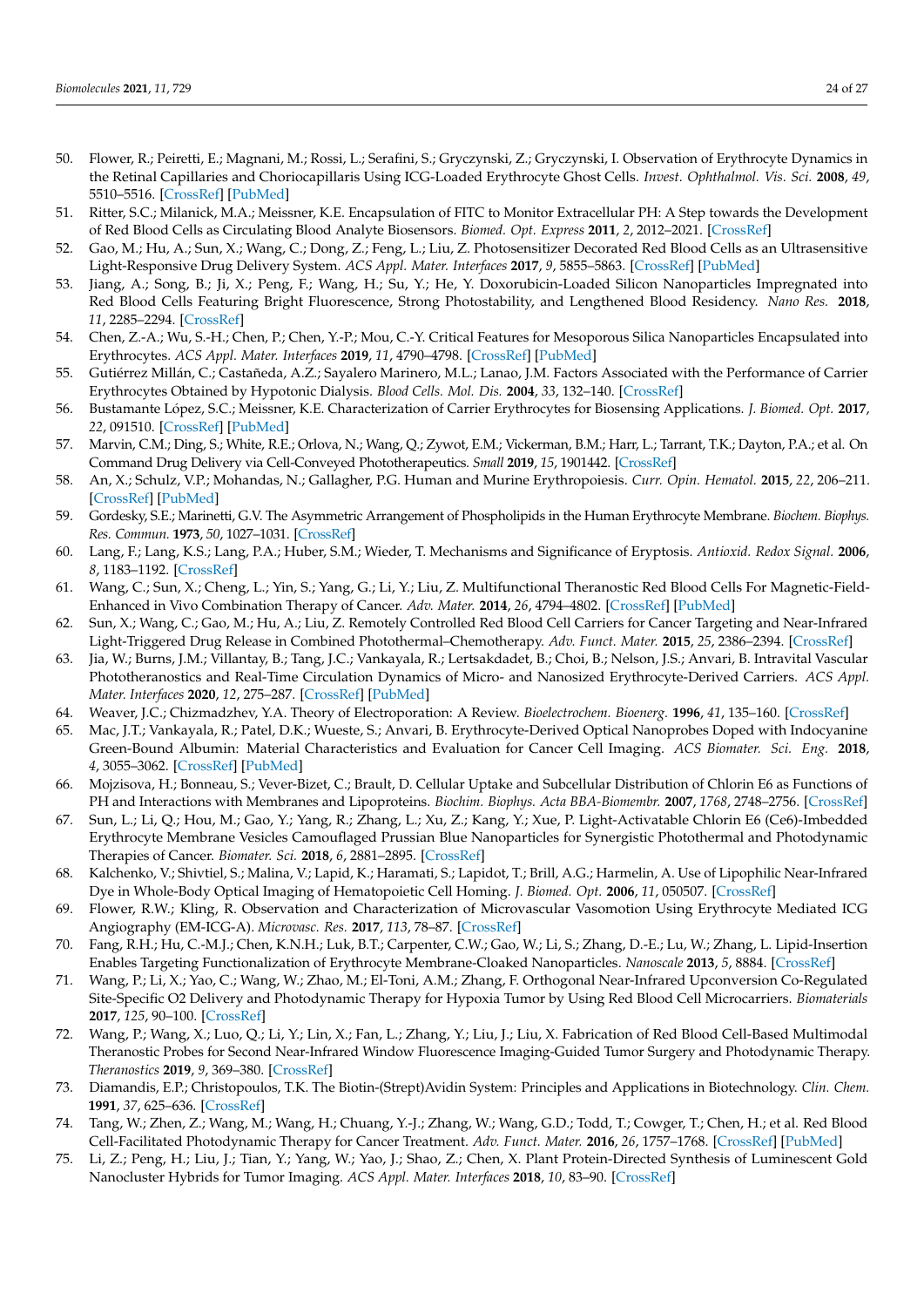- 76. Wang, D.; Haytham, A.; Mayo, L.; Tao, Y.; Saeedi, O. Automated Retinal Microvascular Velocimetry Based on Erythrocyte Mediated Angiography. *Biomed. Opt. Express* **2019**, *10*, 3681–3697. [CrossRef] [PubMed]
- 77. Liu, Y.; Hanley, T.; Chen, H.; Long, S.R.; Gambhir, S.S.; Cheng, Z.; Wu, J.C.; Fakhri, G.E.; Anvari, B.; Zaman, R.T. Non-Invasive Photoacoustic Imaging of In Vivo Mice with Erythrocyte Derived Optical Nanoparticles to Detect CAD/MI. *Sci. Rep.* **2020**, *10*, 1–9. [CrossRef]
- 78. Zhou, J.; Liu, Q.; Feng, W.; Sun, Y.; Li, F. Upconversion Luminescent Materials: Advances and Applications. *Chem. Rev.* **2018**, *115*, 395–465. [CrossRef] [PubMed]
- 79. Singh, N.; Varma, A.; Verma, A.; Maurya, B.N.; Dash, D. Relief from Vascular Occlusion Using Photothermal Ablation of Thrombus with a Multimodal Perspective. *Nano Res.* **2016**, *9*, 2327–2337. [CrossRef]
- 80. Kelkar, S.S.; Reineke, T.M. Theranostics: Combining Imaging and Therapy. *Bioconjug. Chem.* **2011**, *22*, 1879–1903. [CrossRef]
- 81. Li, J.; Wang, W.; Zhang, X.; Yao, H.; Wei, Z.; Li, X.; Mu, X.; Jiang, J.; Zhang, H. Seedless Preparation of Au Nanorods by Hydroquinone Assistant and Red Blood Cell Membrane Camouflage. *RSC Adv.* **2018**, *8*, 21316–21325. [CrossRef]
- 82. Piao, J.-G.; Wang, L.; Gao, F.; You, Y.-Z.; Xiong, Y.; Yang, L. Erythrocyte Membrane Is an Alternative Coating to Polyethylene Glycol for Prolonging the Circulation Lifetime of Gold Nanocages for Photothermal Therapy. *ACS Nano* **2014**, *8*, 10414–10425. [CrossRef] [PubMed]
- 83. Estelrich, J.; Busquets, M.A. Iron Oxide Nanoparticles in Photothermal Therapy. *Mol. J. Synth. Chem. Nat. Prod. Chem.* **2018**, *23*, 1567. [CrossRef]
- 84. Rao, L.; Cai, B.; Bu, L.-L.; Liao, Q.-Q.; Guo, S.-S.; Zhao, X.-Z.; Dong, W.-F.; Liu, W. Microfluidic Electroporation-Facilitated Synthesis of Erythrocyte Membrane-Coated Magnetic Nanoparticles for Enhanced Imaging-Guided Cancer Therapy. *ACS Nano* **2017**, *11*, 3496–3505. [CrossRef]
- 85. Abrahamse, H.; Hamblin, M.R. New Photosensitizers for Photodynamic Therapy. *Biochem. J.* **2016**, *473*, 347–364. [CrossRef] [PubMed]
- 86. Muz, B.; de la Puente, P.; Azab, F.; Azab, A.K. The Role of Hypoxia in Cancer Progression, Angiogenesis, Metastasis, and Resistance to Therapy. *Hypoxia* **2015**, *3*, 83–92. [CrossRef]
- 87. Li, X.; Kwon, N.; Guo, T.; Liu, Z.; Yoon, J. Innovative Strategies for Hypoxic-Tumor Photodynamic Therapy. *Angew. Chem. Int. Ed.* **2018**, *57*, 11522–11531. [CrossRef]
- 88. Liu, W.-L.; Liu, T.; Zou, M.-Z.; Yu, W.-Y.; Li, C.-X.; He, Z.-Y.; Zhang, M.-K.; Liu, M.-D.; Li, Z.-H.; Feng, J.; et al. Aggressive Man-Made Red Blood Cells for Hypoxia-Resistant Photodynamic Therapy. *Adv. Mater.* **2018**, *30*, 1802006. [CrossRef] [PubMed]
- 89. Tardivo, J.P.; Del Giglio, A.; de Oliveira, C.S.; Gabrielli, D.S.; Junqueira, H.C.; Tada, D.B.; Severino, D.; de Fátima Turchiello, R.; Baptista, M.S. Methylene Blue in Photodynamic Therapy: From Basic Mechanisms to Clinical Applications. *Photodiagnosis Photodyn. Ther.* **2005**, *2*, 175–191. [CrossRef]
- 90. López-Lázaro, M. Dual Role of Hydrogen Peroxide in Cancer: Possible Relevance to Cancer Chemoprevention and Therapy. *Cancer Lett.* **2007**, *252*, 1–8. [CrossRef]
- 91. Lisanti, M.P.; Martinez-Outschoorn, U.E.; Lin, Z.; Pavlides, S.; Whitaker-Menezes, D.; Pestell, R.G.; Howell, A.; Sotgia, F. Hydrogen Peroxide Fuels Aging, Inflammation, Cancer Metabolism and Metastasis. *Cell Cycle* **2011**, *10*, 2440–2449. [CrossRef] [PubMed]
- 92. Oberleyll, T.D.; Oberlefl, L.W. Antioxidant Enzyme Levels in Cancer. *Histol. Histopathol.* **1997**, *12*, 525–535. [CrossRef]
- 93. Du, B.; Yan, X.; Ding, X.; Wang, Q.; Du, Q.; Xu, T.; Shen, G.; Yao, H.; Zhou, J. Oxygen Self-Production Red Blood Cell Carrier System for MRI Mediated Cancer Therapy: Ferryl-Hb, Sonodynamic, and Chemical Therapy. *ACS Biomater. Sci. Eng.* **2018**, *4*, 4132–4143. [CrossRef] [PubMed]
- 94. Zhao, Y.; Wang, J.; Cai, X.; Ding, P.; Lv, H.; Pei, R. Metal-Organic Frameworks with Enhanced Photodynamic Therapy: Synthesis, Erythrocyte Membrane Camouflage, and Aptamer Targeted Aggregation. *ACS Appl. Mater. Interfaces* **2020**. [CrossRef]
- 95. Li, S.; Zhang, L. Erythrocyte Membrane Nano-Capsules: Biomimetic Delivery and Controlled Release of Photothermal– Photochemical Coupling Agents for Cancer Cell Therapy. *Dalton Trans.* **2020**, *49*, 2645–2651. [CrossRef] [PubMed]
- 96. Burns, J.M.; Vankayala, R.; Mac, J.T.; Anvari, B. Erythrocyte-Derived Theranostic Nanoplatforms for Near Infrared Fluorescence Imaging and Photodestruction of Tumors. *ACS Appl. Mater. Interfaces* **2018**, *10*, 27621–27630. [CrossRef]
- 97. Hughes, R.M.; Marvin, C.M.; Rodgers, Z.L.; Ding, S.; Oien, N.P.; Smith, W.J.; Lawrence, D.S. Phototriggered Secretion of Membrane Compartmentalized Bioactive Agents. *Angew. Chem. Int. Ed.* **2016**, *55*, 16080–16083. [CrossRef]
- 98. Mroz, P.; Yaroslavsky, A.; Kharkwal, G.B.; Hamblin, M.R. Cell Death Pathways in Photodynamic Therapy of Cancer. *Cancers* **2011**, *3*, 2516–2539. [CrossRef] [PubMed]
- 99. Granville, D.J.; Levy, J.G.; Hunt, D.W. Photodynamic Therapy Induces Caspase-3 Activation in HL-60 Cells. *Cell Death Differ.* **1997**, *4*, 623–628. [CrossRef]
- 100. Xue, L.-Y.; Chiu, S.-M.; Oleinick, N.L. Photodynamic Therapy-Induced Death of MCF-7 Human Breast Cancer Cells: A Role for Caspase-3 in the Late Steps of Apoptosis but Not for the Critical Lethal Event. *Exp. Cell Res.* **2001**, *263*, 145–155. [CrossRef]
- 101. Kessel, D.; Luo, Y. Photodynamic Therapy: A Mitochondrial Inducer of Apoptosis. *Cell Death Differ.* **1999**, *6*, 28–35. [CrossRef]
- 102. Liu, J.-M.; Zhang, D.-D.; Fang, G.-Z.; Wang, S. Erythrocyte Membrane Bioinspired Near-Infrared Persistent Luminescence Nanocarriers for in Vivo Long-Circulating Bioimaging and Drug Delivery. *Biomaterials* **2018**, *165*, 39–47. [CrossRef]
- 103. Vankayala, R.; Corber, S.R.; Mac, J.T.; Rao, M.P.; Shafie, M.; Anvari, B. Erythrocyte-Derived Nanoparticles as a Theranostic Agent for Near-Infrared Fluorescence Imaging and Thrombolysis of Blood Clots. *Macromol. Biosci.* **2018**, *18*, 1–8. [CrossRef] [PubMed]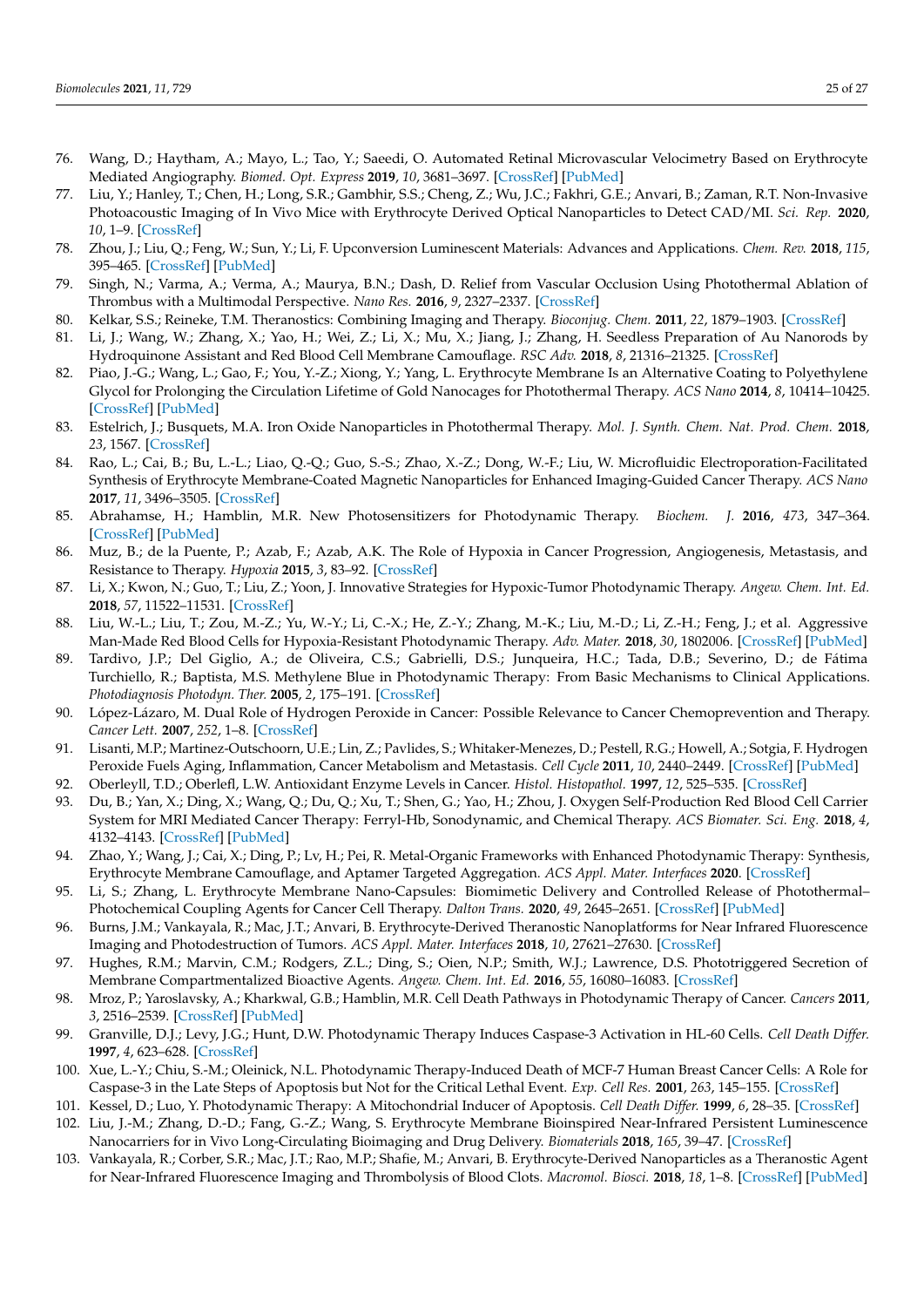- 104. Pei, Q.; Hu, X.; Zheng, X.; Liu, S.; Li, Y.; Jing, X.; Xie, Z. Light-Activatable Red Blood Cell Membrane-Camouflaged Dimeric Prodrug Nanoparticles for Synergistic Photodynamic/Chemotherapy. *ACS Nano* **2018**, *12*, 1630–1641. [CrossRef]
- 105. Zhao, N.; Woodle, M.C.; Mixson, A.J. Advances in Delivery Systems for Doxorubicin. *J. Nanomed. Nanotechnol.* **2018**, *9*. [CrossRef]
- 106. Hui, L.; Qin, S.; Yang, L. Upper Critical Solution Temperature Polymer, Photothermal Agent, and Erythrocyte Membrane Coating: An Unexplored Recipe for Making Drug Carriers with Spatiotemporally Controlled Cargo Release. *ACS Biomater. Sci. Eng.* **2016**, *2*, 2127–2132. [CrossRef] [PubMed]
- 107. Luo, L.; Zeng, F.; Xie, J.; Fan, J.; Xiao, S.; Wang, Z.; Xie, H.; Liu, B. A RBC Membrane-Camouflaged Biomimetic Nanoplatform for Enhanced Chemo-Photothermal Therapy of Cervical Cancer. *J. Mater. Chem. B* **2020**. [CrossRef] [PubMed]
- 108. Shao, J.; Abdelghani, M.; Shen, G.; Cao, S.; Williams, D.S.; van Hest, J.C.M. Erythrocyte Membrane Modified Janus Polymeric Motors for Thrombus Therapy. *ACS Nano* **2018**, *12*, 4877–4885. [CrossRef] [PubMed]
- 109. Su, J.; Sun, H.; Meng, Q.; Zhang, P.; Yin, Q.; Li, Y. Enhanced Blood Suspensibility and Laser-Activated Tumor-Specific Drug Release of Theranostic Mesoporous Silica Nanoparticles by Functionalizing with Erythrocyte Membranes. *Theranostics* **2017**, *7*, 523–537. [CrossRef]
- 110. Liu, B.; Wang, W.; Fan, J.; Long, Y.; Xiao, F.; Daniyal, M.; Tong, C.; Xie, Q.; Jian, Y.; Li, B.; et al. RBC Membrane Camouflaged Prussian Blue Nanoparticles for Gamabutolin Loading and Combined Chemo/Photothermal Therapy of Breast Cancer. *Biomaterials* **2019**, *217*, 119301. [CrossRef]
- 111. Alander, J.T.; Kaartinen, I.; Laakso, A.; Pätilä, T.; Spillmann, T.; Tuchin, V.V.; Venermo, M.; Välisuo, P. A Review of Indocyanine Green Fluorescent Imaging in Surgery. *Int. J. Biomed. Imaging* **2012**, *2012*, 1–26. [CrossRef] [PubMed]
- 112. Yang, Z.; Sun, Z.; Ren, Y.; Chen, X.; Zhang, W.; Zhu, X.; Mao, Z.; Shen, J.; Nie, S. Advances in Nanomaterials for Use in Photothermal and Photodynamic Therapeutics. *Mol. Med. Rep.* **2019**, *20*, 5–15. [CrossRef]
- 113. Xia, Q.; Zhang, Y.; Li, Z.; Hou, X.; Feng, N. Red Blood Cell Membrane-Camouflaged Nanoparticles: A Novel Drug Delivery System for Antitumor Application. *Acta Pharm. Sin. B* **2019**, *9*, 675–689. [CrossRef]
- 114. Golombek, S.K.; May, J.-N.; Theek, B.; Appold, L.; Drude, N.; Kiessling, F.; Lammers, T. Tumor Targeting via EPR: Strategies to Enhance Patient Responses. *Adv. Drug Deliv. Rev.* **2018**, *130*, 17–38. [CrossRef]
- 115. Siemann, D.W. The Unique Characteristics of Tumor Vasculature and Preclinical Evidence for Its Selective Disruption by Tumor-Vascular Disrupting Agents. *Cancer Treat. Rev.* **2011**, *37*, 63–74. [CrossRef] [PubMed]
- 116. Danhier, F. To Exploit the Tumor Microenvironment: Since the EPR Effect Fails in the Clinic, What Is the Future of Nanomedicine? *J. Control. Release* **2016**, *244*, 108–121. [CrossRef]
- 117. Leamon, C.P.; Low, P.S. Folate-Mediated Targeting: From Diagnostics to Drug and Gene Delivery. *Drug Discov. Today* **2001**, *6*, 44–51. [CrossRef]
- 118. Teng, L.; Xie, J.; Teng, L.; Lee, R.J. Clinical Translation of Folate Receptor-Targeted Therapeutics. *Expert Opin. Drug Deliv.* **2012**, *9*, 901–908. [CrossRef] [PubMed]
- 119. Garanger, E.; Boturyn, D.; Dumy, P. Tumor Targeting with RGD Peptide Ligands-Design of New Molecular Conjugates for Imaging and Therapy of Cancers. *Anticancer Agents Med. Chem.* **2007**, *7*, 552–558. [CrossRef] [PubMed]
- 120. Liu, Z.; Wang, F.; Chen, X. Integrin Avβ3-Targeted Cancer Therapy. *Drug Dev. Res.* **2008**, *69*, 329–339. [CrossRef] [PubMed]
- 121. Ou, W.; Byeon, J.H.; Soe, Z.C.; Kim, B.K.; Thapa, R.K.; Gupta, B.; Poudel, B.K.; Ku, S.K.; Yong, C.S.; Kim, J.O. Tailored Black Phosphorus for Erythrocyte Membrane Nanocloaking with Interleukin-1α SiRNA and Paclitaxel for Targeted, Durable, and Mild Combination Cancer Therapy. *Theranostics* **2019**, *9*, 6780–6796. [CrossRef] [PubMed]
- 122. Liu, W.; Ruan, M.-L.; Liu, L.; Ji, X.; Ma, Y.; Yuan, P.; Tang, G.; Lin, H.; Dai, J.; Xue, W. Self-Activated in Vivo Therapeutic Cascade of Erythrocyte Membrane-Cloaked Iron-Mineralized Enzymes. *Theranostics* **2020**, *10*, 2201–2214. [CrossRef]
- 123. Xiao, F.; Fan, J.; Tong, C.; Xiao, C.; Wang, Z.; Liu, B.; Daniyal, M.; Wang, W. An Erythrocyte Membrane Coated Mimetic Nano-Platform for Chemo-Phototherapy and Multimodal Imaging. *RSC Adv.* **2019**, *9*, 27911–27926. [CrossRef]
- 124. Hanley, T.; Yin, R.; Mac, J.T.; Tan, W.; Anvari, B. Functionalized Erythrocyte-Derived Optical Nanoparticles to Target Ephrin-B2 Ligands. *J. Biomed. Opt.* **2019**, *24*, 085002. [CrossRef] [PubMed]
- 125. Xuan, M.; Shao, J.; Zhao, J.; Li, Q.; Dai, L.; Li, J. Magnetic Mesoporous Silica Nanoparticles Cloaked by Red Blood Cell Membranes: Applications in Cancer Therapy. *Angew. Chem. Int. Ed.* **2018**, *57*, 6049–6053. [CrossRef]
- 126. Lin, K.; Cao, Y.; Zheng, D.; Li, Q.; Liu, H.; Yu, P.; Li, J.; Xue, Y.; Wu, M. Facile Phase Transfer of Hydrophobic Fe3O4@Cu2−xS Nanoparticles by Red Blood Cell Membrane for MRI and Phototherapy in the Second Near-Infrared Window. *J. Mater. Chem. B* **2020**, *8*, 1202–1211. [CrossRef]
- 127. Liu, Y.; Wang, X.; Ouyang, B.; Liu, X.; Du, Y.; Cai, X.; Guo, H.; Pang, Z.; Yang, W.; Shen, S. Erythrocyte–Platelet Hybrid Membranes Coating Polypyrrol Nanoparticles for Enhanced Delivery and Photothermal Therapy. *J. Mater. Chem. B* **2018**, *6*, 7033–7041. [CrossRef]
- 128. Jiang, Q.; Liu, Y.; Guo, R.; Yao, X.; Sung, S.; Pang, Z.; Yang, W. Erythrocyte-Cancer Hybrid Membrane-Camouflaged Melanin Nanoparticles for Enhancing Photothermal Therapy Efficacy in Tumors. *Biomaterials* **2019**, *192*, 292–308. [CrossRef]
- 129. Wan, G.; Chen, B.; Li, L.; Wang, D.; Shi, S.; Zhang, T.; Wang, Y.; Zhang, L.; Wang, Y. Nanoscaled Red Blood Cells Facilitate Breast Cancer Treatment by Combining Photothermal/Photodynamic Therapy and Chemotherapy. *Biomaterials* **2018**, *155*, 25–40. [CrossRef] [PubMed]